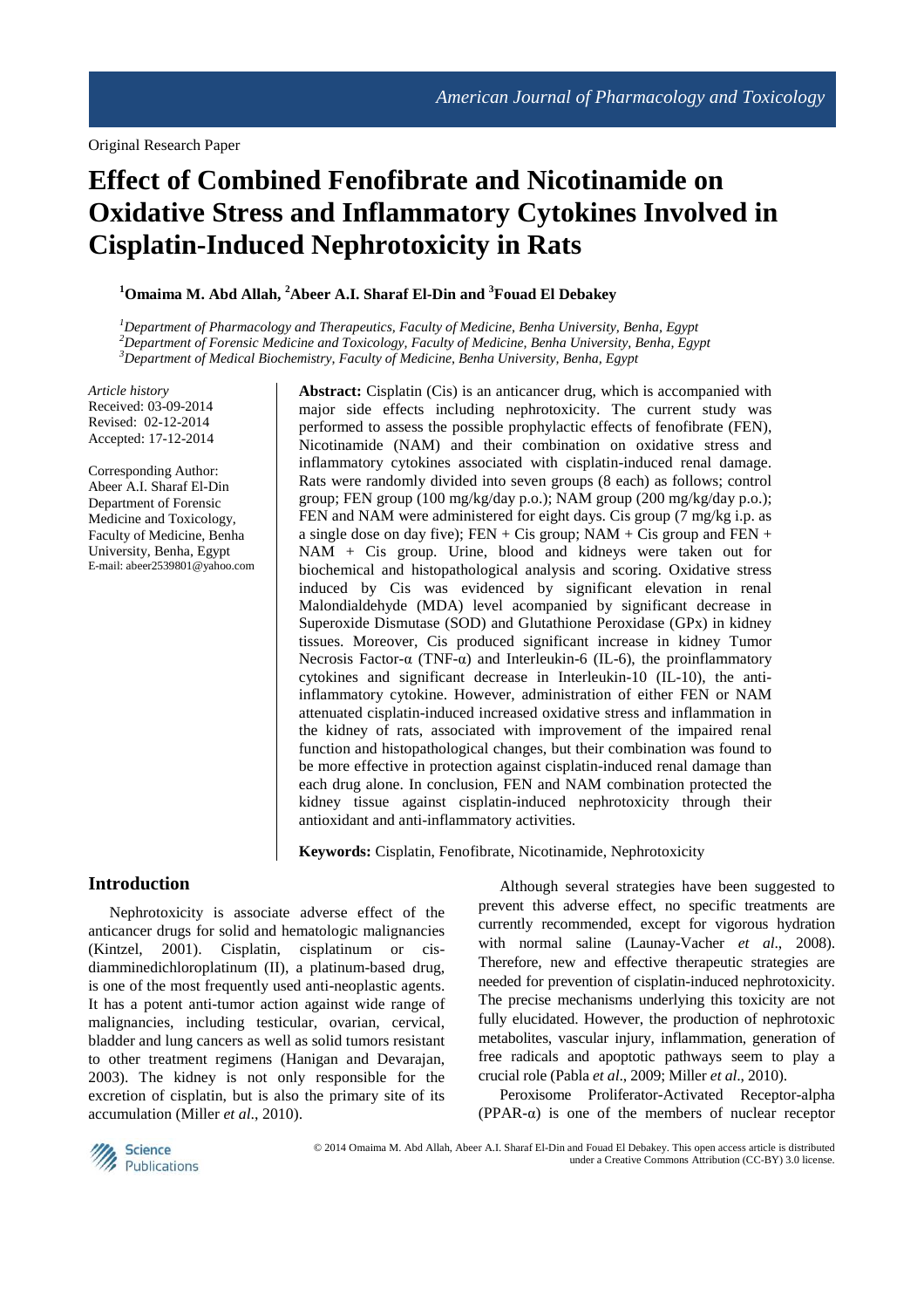PPAR family and is a modulator of inflammation (Daynes and Jones, 2002). Fenofibrate, a selective PPARα activator, has been primarily developed to treat human dyslipidemia (Willson *et al*., 2000). It also improves insulin sensitivity and protects against microvascular events in patients with diabetes (Hahm *et al*., 2010). Furthermore, fenofibrate exerts an antioxidant, anti-inflammatory and anti-ischemic protective effects on the heart (Yue *et al*., 2003), intestine (Cuzzocrea *et al*., 2004), brain (Chen *et al*., 2007) and kidney (Bhalodia *et al*., 2010).

Nicotinamide is the amide form of vitamin B3 (niacin), which is synthesized from nicotinic acid and is obtained through synthesis in the body or as a dietary source and supplement (DiPalma and Thayer, 1991). It is a precursor for the coenzyme ß-Nicotinamide Adenine Dinucleotide (NAD<sup>+</sup>), which serves as an essential nutrient for cellular growth and participates in the regulation of multiple cellular functions including apoptosis (Klaidman *et al*., 1996; Mukherjee *et al*., 1997). Nicotinamide has been reported to exert a number of physiological and pharmacological effects including prevention of ATP depletion, inhibition of poly ADP- Ribose Polymerase (PARP), prevention of apoptosis and suppression of lipid peroxidation (Ogata *et al*., 2002; Klaidman *et al*., 2003). Also, it has been shown that nicotinamide exerts the anti-inflammatory properties both in-vitro and in-vivo (Fernandes *et al*., 2011).

In light of the foregoing data, the current study was designed to evaluate the possible prophylactic effects of fenofibrate, nicotinamide and their combination on oxidative stress and inflammatory cytokines associated with cisplatin-induced nephrotoxicity.

# **Materials and Methods**

## *Animals*

Adult male Sprague- Dawley rats weighing 180- 200 g were purchased from Helwan farm (VACSERA), Egypt. The animals were housed (4 per cage), in the animal facility of Faculty of Medicine, Benha University, Egypt, for one week before the onset of the experiment for acclimatization. Rats were kept under the standard laboratory conditions (12 h light/dark cycles at  $25\pm2$ °C) with free access to standard balanced diet and fresh-water supply. All animal experiments were approved by the ethical committee (Faculty of Medicine, Benha University, Egypt).

#### *Drugs*

Fenofibrate (FEN) and Nicotinamide (NAM) were purchased from Sigma Chemical Co. (St Louis, Missouri, USA). FEN was dissolved in water containing 0.5% carboxymethyl cellulose while NAM was dissolved in water, so that 1 mL of the vehicle contained the desired dose. Drugs were given by the oral route through an orogastric catheter. FEN and NAM solutions were freshly prepared for each use. Cisplatin (Cis) (10 mg/10 mL), product of Aventis Pharma, in the form of solution diluted with saline. All other chemicals and reagents used in the present study were of analytical grade.

### *Experimental Design*

The rats were arbitrarily divided into seven groups, each group containing eight rats as follows: Control group, rats received 1 mL of water containing 0.5% carboxymethyl cellulose daily for eight days (the study period) with single i.p. injection of 1 mL saline on day five; FEN group, received FEN 100 mg/kg/day orally (Camara-Lemarroy *et al*., 2009) for eight days; NAM group, received NAM 200 mg/kg/day orally (John *et al*., 2012) for eight days. Cis group, received single i.p. dose of Cis (7 mg/kg b.w.), the dose of Cis was selected according to previous work that demonstrated significant damage in renal parameters of rats (Atessahin *et al*., 2006); FEN + Cis group, received FEN 100 mg/kg/day orally for eight days with single i.p. dose of Cis (7 mg/kg b.w.) on day five of the study period; NAM + Cis group, received NAM 200 mg/kg/day orally for eight days with single i.p. dose of Cis (7 mg/kg b.w.) on day five;  $FEN + NAM + Cis$ group received FEN 100 mg/kg/day p.o. and NAM 200 mg/kg/day p.o. for eight days with single i.p. dose of Cis (7 mg/kg b.w.) on day five of the study period.

#### *Samples Preparation*

At the end of the study period (72 h after Cis injection), rats were individually housed in metabolic cages, animals were fasted and allowed free access to water only, for 24 h urine collection. The volume of the urine samples were measured and recorded. Creatinine concentration (Cr), protein and urinary N-Acetyl-ß-Glucosaminidase (NAG) were estimated. The following day, rats were sacrificed under ether anesthesia, a midline abdominal incision was performed and blood was collected from the abdominal aorta. Samples were collected in clean and dry centrifuge tubes, which were left for 15 min to clot and then centrifuged at 3000 rpm for 15 min to separate the serum. They were used for biochemical analysis. At the same time, kidneys were removed, washed with physiological saline. Part of kidney was homogenized in ice cold 100 mM phosphate buffer (pH 7.4). Homogenates were centrifuged and the resulting supernatant was used for biochemical analysis. The other part was preserved in 10% formalin for histopathological examination.

#### *Biochemical Analysis*

Serum urea and Cr were determined colorimetrically as described by (Fawcett and Scott, 1960; Fabiny and Ertingshausen, 1971) respectively, additionally total protein contents in 24 h urine samples were determined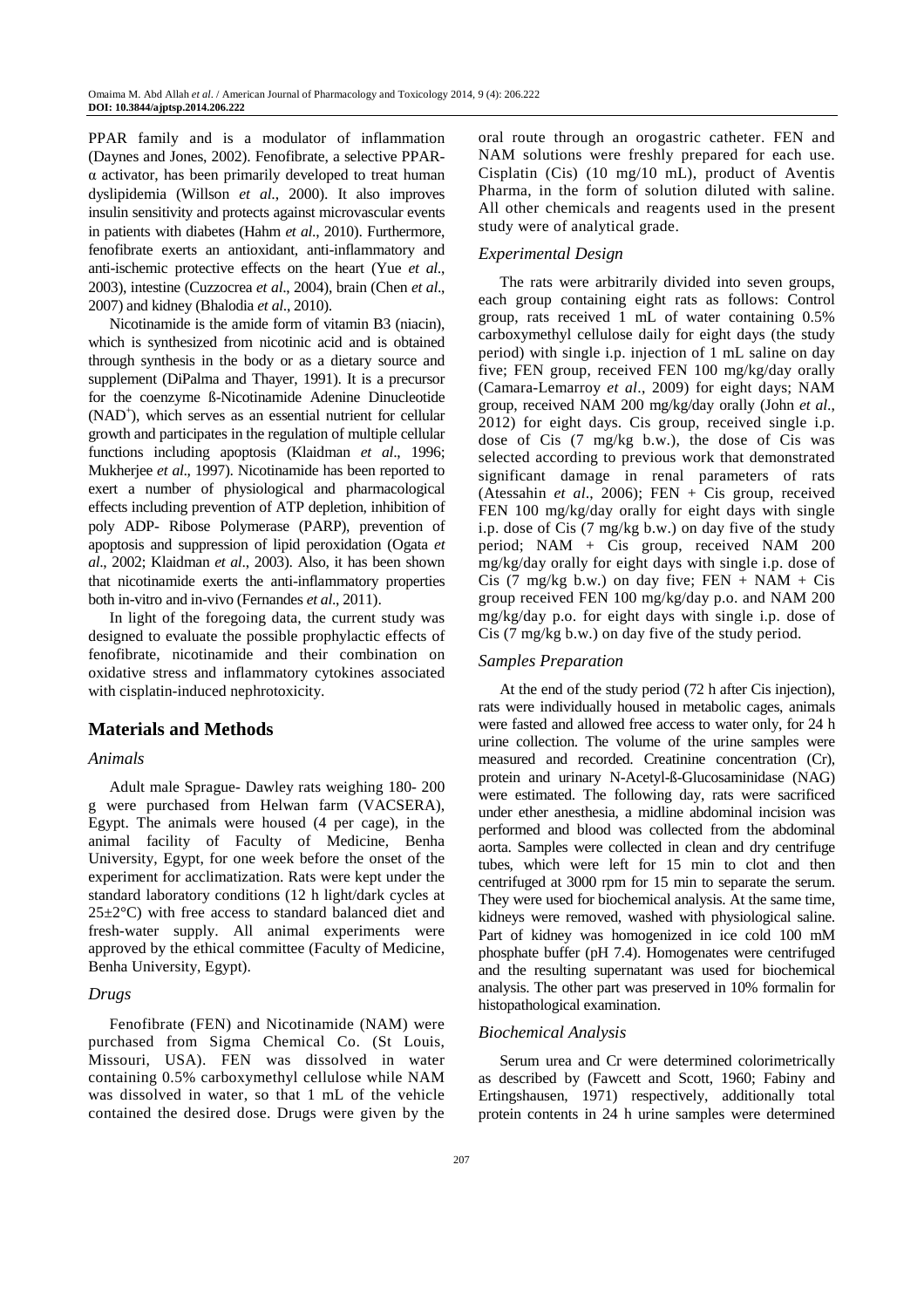according to the method of Nishi and Elin (1985) using commercially available diagnostic kits from Biodiagnostic Company, Giza, Egypt. NAG activity was assayed in urine using a colorimetric assay according to the method of Wellwood *et al*. (1976) using commercially available diagnostic kits from the Egyptian American Company for Laboratory Services, Egypt. Urine Cr was also determined colorimetrically as described by Fabiny and Ertingshausen (1971) for calculation of creatinine clearance (Crcl) using the standard Equation:

## $\text{Crcl } = \frac{mg \, creationine/100 \, ml \, urine \, x \, ml \, urine/24 \, hrs}{100 \, ml \, time \, time/100 \, ml \, time} \, ml \, / \, min$ mg creatinine /  $100$  ml serum x $1440$

Renal lipid peroxidation product, Malondialdehyde (MDA) was measured in renal tissue homogenates by the method described by Ellman (1959), Superoxide Dismutase (SOD) activity was estimated according to Beauchamp and Fridovich (1971) and Glutathione Peroxidase (GPx) activity was measured according to Flohé and Gunzler (1984) using commercially available diagnostic kits from Biodiagnostic Company, Giza, Egypt.

Levels of interleukin (IL)-6, IL-10 and Tumor Necrosis Factor-alpha (TNF- $\alpha$ ) in supernatants from kidney tissue homogenates were quantitated by Enzyme-Linked Immunosorbent Assay (ELISA) using Quantikine rat specific kits; R and D Systems Inc., Minneapolis, Minnesota, USA, which were obtained from Clinilab Company, Cairo, Egypt, according to manufacturer's directions.

## *Histopathological Evaluation of the Kidney*

Kidneys were fixed in paraformaldehyde (4%) and embedded in paraffin. Tissue sections (4 µm) were placed on slides, stained with Hematoxylin and Eosin (H and E) and the morphology was analyzed under light microscopy. Tubular injury was assessed using semiquantitative scale (Ramesh and Reeves, 2004). Scores was assigned according to the percentage of cortical tubules having epithelial necrosis as follows: 0, 0%; 1,  $\langle 10\%; 2, 10\% \text{--} 25; 3, 26\% \text{--} 75; \text{ or } 4, \rangle$  75%. Ten fields per kidney under high-power magnification were assessed and then assigned as necrosis severity scores.

#### *Statistical Analysis*

Data are expressed as mean ± S.D. Statistical comparison between different groups was conducted using one-way analysis of variance (ANOVA) followed by a student's *t*-test to judge the difference among values of individual parameters using the Statistical Program of Social Sciences (SPSS) for windows (version 16; SPSS, Chicago, IL, USA). Significance was accepted at  $p<0.05$ .

## **Results**

## *Biochemical Results*

At the end of experiment, there were no statistically significant changes in all measured biochemical

parameters between FEN-or NAM-treated groups compared with the control group  $(p>0.05)$ .

### *Effect on Urine Volume*

As illustrated in Fig. 1, single dose of cisplatin elicited a significant (p<0.001) increase in urine volume as compared to control rats. Treatment with FEN or NAM plus Cis was able to reduce this increase  $(p<0.05)$ compared to Cis group. Also, combination of FEN and NAM plus Cis significantly  $(p<0.001)$  decreased the volume of the urine collected 24 h when compared to Cis group. Administration of FEN and NAM in combination plus Cis resulted in significant  $(p<0.05)$  decrease in urine volume when compared to FEN plus Cis group and NAM plus Cis group.

## *Effect on Urinary Protein and NAG*

The data presented in Table 1, revealed that the urinary protein level and NAG were significantly increased (p<0.0001) in the Cis-treated group compared to the control group. Compared to Cis group, protein and NAG levels in FEN plus Cis group were significantly (p<0.0001, 0.001) reduced. Similarly, NAM plus Cis group showed significant (p<0.0001, 0.05) decrease in their levels. At the same time, combined administration of FEN and NAM plus Cis showed significant (p<0.0001) decrease in urinary protein and NAG levels. The rats pretreated with FEN and NAM plus Cis showed a significant decrease in urinary protein  $(p<0.001)$  and urinary NAG  $(p<0.05)$  when compared with rats pretreated with FEN plus Cis. Also, FEN and NAM plus Cis group showed a significant decrease in urine protein (p<0.0001) and urinary NAG (p<0.001) when compared with NAM plus Cis group.

## *Effect on Urea, Cr and Crcl*

Cis-induced nephrotoxicity was reflected by the significant increase in serum urea level  $(p<0.0001)$ and serum Cr  $(p<0.01)$  compared to control rats. The concentrations of serum urea and Cr in the FEN plus Cis-treated group were significantly  $(p<0.01, 0.05)$ reduced with respect to Cis-treated group. The same results were observed in NAM plus Cis-treated group with significant decrease in concentrations of serum urea ( $p<0.05$ ) and Cr ( $p<0.05$ ) in comparison with Cis-treated group. Administration of FEN and NAM plus Cis produced significant reduction in urea  $(p<0.0001)$  and Cr  $(p<0.01)$  when compared to Cistreated rats. Combination of FEN and NAM plus Cis resulted in significant decrease in urea  $(p<0.01)$  and Cr  $(p<0.05)$  when compared to FEN plus Cis group. At the same time, combined administration of FEN and NAM resulted in significant decrease in urea  $(p<0.001)$  and Cr  $(p<0.01)$  when compared to NAM plus Cis group (Table 1).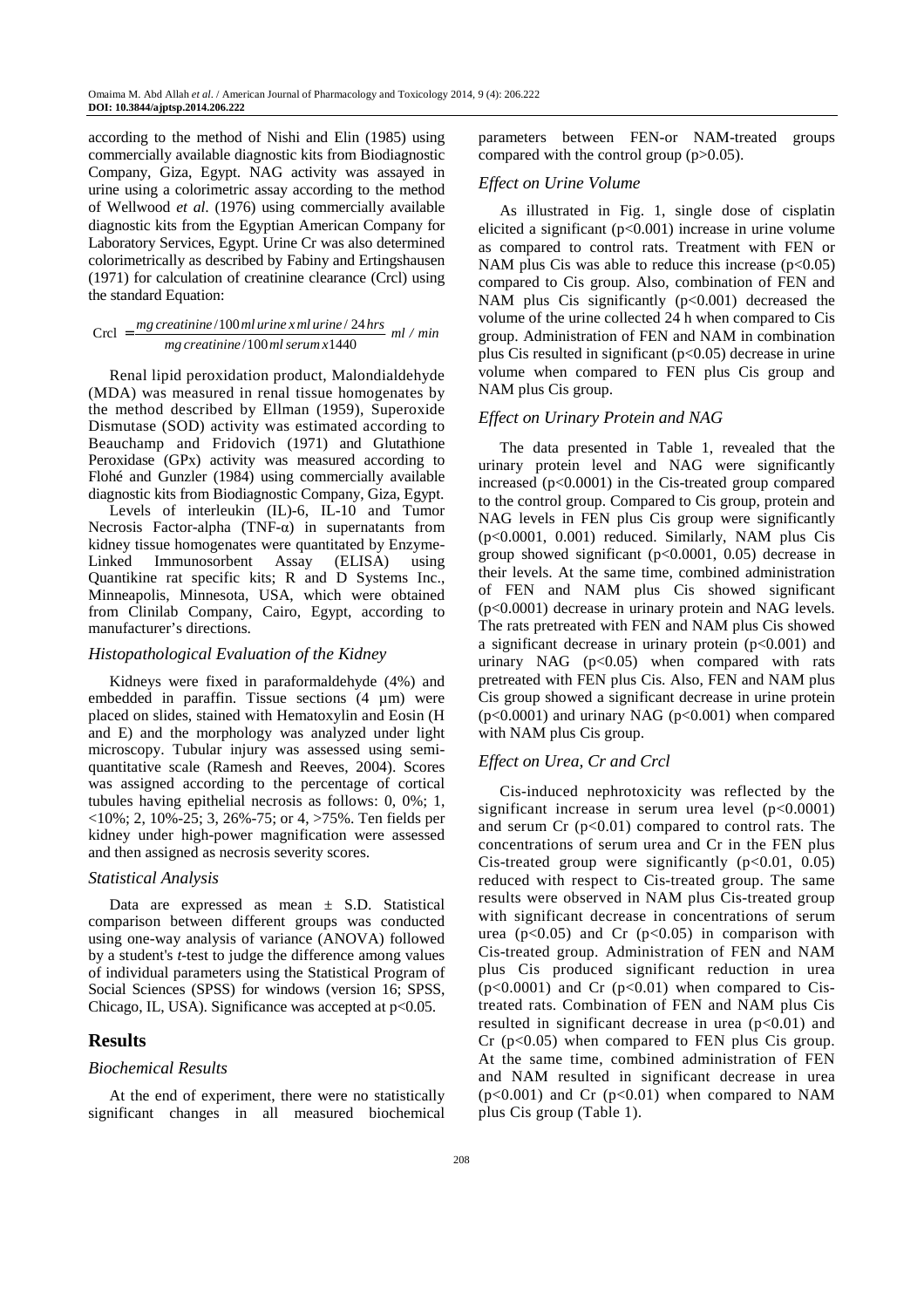

Fig. 1. Effect of administration of Fenofibrate (FEN), Nicotinamide (NAM) alone or in combination on urine volume in Cisplatin (Cis)-induced nephrotoxicity in adult albino rats; Values represent (Mean  $\pm$  SE), n = 8 rats/group; a: Significantly different as compared to the control group; b: Significantly different as compared to Cis group; c: Significantly different as compared to  $FEN + Cis group$ ; d: Significantly different as compared to  $NAM + Cis$  group

Table 1. Effect of fenofibrate (FEN) and nicotinamide (NAM) alone or in combination on serum urea, creatinine (Cr), urinary N-Acetyl-β-Glucosaminidase (NAG) and total protein in cisplatin (Cis)-induced nephrotoxicity in adult albino rats

| Groups       | Urine                    |                            | Serum                         |                          |
|--------------|--------------------------|----------------------------|-------------------------------|--------------------------|
|              | $NAG$ (U/mL)             | Protein $(mg/24 h)$        | Urea $(mg/dL)$                | $Cr$ (mg/dL)             |
| Control      | $8.57 \pm 0.96$          | $25.3 + 1.24$              | $28.8 \pm 1.6$                | $0.86 + 0.21$            |
| <b>FEN</b>   | $9.26 + 0.87$            | $23.9 + 0.74$              | $29.4 + 1.8$                  | $0.85 + 0.32$            |
| <b>NAM</b>   | $9.04 + 1.10$            | $25.6 + 0.99$              | $26.9+1.5$                    | $0.92+0.18$              |
| <b>Cis</b>   | $43.6 + 2.8^{\circ}$     | $75.2 \pm 1.70^{\circ}$    | $70.9 + 4.1a$                 | $3.94 + 0.85^{\text{a}}$ |
| $FEN+Cis$    | $31.3+1.6^{a,b}$         | $54.1 \pm 1.30^{a,b}$      | $54.2+3.2^{a,b}$              | $1.87 \pm 0.34^{a,b}$    |
| $NAM+Cis$    | $36.2+1.9^{a,b}$         | $58.8+1.27^{\text{a,b,c}}$ | 59.1 $\pm$ 2.9 <sup>a,b</sup> | $2.01 + 0.25^{a,b}$      |
| FEN+NAM+ Cis | $24.4 \pm 2.2^{a,b,c,d}$ | $46.9 \pm 1.20^{a,b,c,d}$  | $42.6 + 2.3^{a,b,c,d}$        | $1.05 \pm 0.17^{b,c,d}$  |

Values represent (Mean  $\pm$  SE), n = 8 rats/group; a: Significantly different as compared to the control group; b: Significantly different as compared to Cis group; c: Significantly different as compared to FEN + Cis group; d: Significantly different as compared to NAM + Cis group

Crcl is used to estimate the glomerular filtration rate as it compares the level of Cr in urine with the Cr level in the blood. Cis-induced nephrotoxicity was manifested by marked reduction in Crcl (p<0.0001) compared to control rats. Significant  $(p<0.001)$ elevation of Crcl in FEN plus Cis-treated group was noticed with respect to Cis-treated group. The same results were recorded in NAM plus Cis-treated group with significant (p<0.05) increase in Crcl in comparison with Cis-treated group. Combination of FEN and NAM plus Cis resulted in significant increase in Crcl  $(p<0.0001)$  when compared to Cis group, (p<0.05) when compared to FEN plus Cis group  $(p<0.05)$  and significant increase in Crcl  $(p<0.05)$  when compared to NAM plus Cis group (Fig. 2).

## *Effect on Lipid Peroxidation and Antioxidant Enzymes*

MDA level, as a marker of free radical mediated lipid peroxidation injury, was significantly  $(p<0.0001)$ elevated in the kidney homogenate of Cis-treated group compared with that of the normal control group. The administrations of FEN and NAM alone or in combination before Cis administration resulted in significant (p<0.0001) decrease in MDA level as compared to Cis group. Combination of FEN and NAM plus Cis resulted in significant decrease in MDA level when compared to FEN plus Cis group  $(p<0.01)$  and NAM plus Cis group  $(p<0.05)$  (Table 2).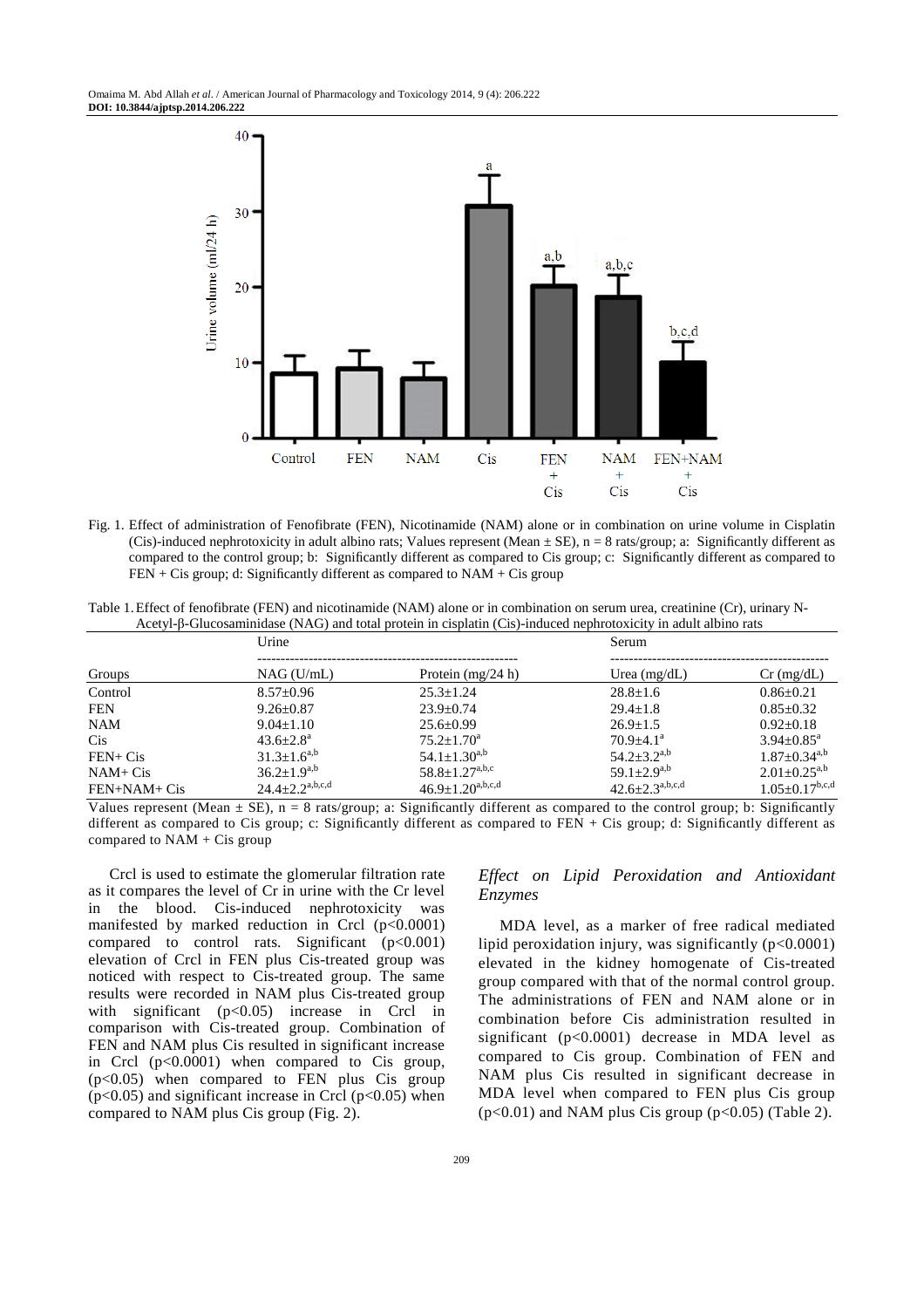

Fig. 2. Effect of administration of Fenofibrate (FEN), Nicotinamide (NAM) alone or in combination on creatinine clearance in Cisplatin (Cis)-induced nephrotoxicity in adult albino rats; Values represent (Mean  $\pm$  SE), n = 8 rats/group; a: Significantly different as compared to the control group; b: Significantly different as compared to Cis group; c: Significantly different as compared to  $FEN + Cis$  group; d: Significantly different as compared to  $NAM + Cis$  group

Table 2. Effect of fenofibrate (FEN) and nicotinamide (NAM) alone or in combination on malondialdehyde (MDA), Superoxide Dismutase (SOD) and Glutathione Peroxidase (GPx) in cisplatin (Cis)-induced nephrotoxicity in adult albino rats

| Groups       | MDA (nmol/mg protein)         | $SOD$ (U/mg)                                 | $GPX$ (IU/G)               |
|--------------|-------------------------------|----------------------------------------------|----------------------------|
| Control      | $0.48 \pm 0.03$               | $22.6 \pm 0.97$                              | $29.7 \pm 0.87$            |
| <b>FEN</b>   | $0.46 \pm 0.01$               | $22.3 \pm 1.2$                               | $29.4 \pm 1.1$             |
| <b>NAM</b>   | $0.49 + 0.01$                 | $24.8 \pm 1.1$                               | $28.9 \pm 0.96$            |
| Cis          | $2.03 \pm 0.07^{\rm a}$       | $10.7 \pm 0.63^{\text{a}}$                   | $16.7 \pm 0.66^{\circ}$    |
| $FEN+Cis$    | $0.86 \pm 0.05^{a,b}$         | $13.9 + 0.86^{a,b}$                          | $20.5 \pm 0.85^{a,b}$      |
| $NAM+Cis$    | $0.73+0.03^{\text{a,b,c}}$    | $17.2 \pm 0.84^{\text{a},\text{b},\text{c}}$ | $23.1+0.74^{\text{a,b,c}}$ |
| FEN+NAM+ Cis | $0.62 \pm 0.05^{\rm a,b,c,d}$ | $20.6 \pm 1.3$ <sup>b,c,d</sup>              | $26.3 \pm 1.2^{a,b,c,d}$   |
|              |                               |                                              |                            |

Values represent (Mean  $\pm$  SE), n = 8 rats/group; a: Significantly different as compared to the control group; b: Significantly different as compared to Cis group; c: Significantly different as compared to FEN + Cis group; d: Significantly different as compared to  $NAM + C$  is group

Compared to the control group, there were statistically significant  $(p<0.0001)$  decrease in the SOD activity in the Cis-treated rats. However, SOD activity was significantly increased in FEN plus Cis  $(p<0.01)$ , NAM plus Cis-  $(p<0.0001)$  and FEN and NAM and Cis in combination (p<0.0001) compared with the Cis-treated rats. Renal SOD activity was increased significantly in rats administered combination of FEN and NAM plus Cis as compared to rats administered FEN plus Cis  $(p<0.001)$  or NAM plus Cis ( $p<0.05$ ) (Table 2).

Table 2 shows the changes of GPx in all groups. Cis produced a significant (p<0.0001) reduction in renal GPx activity compared with that in the control group while treatment with FEN or NAM plus Cis significantly increased  $(p<0.01, 0.0001)$  its level when compared to Cis-treated group. Combination of FEN and NAM plus Cis resulted in significant increase  $(p<0.0001)$  compared to Cis-treated group. At the same time, combination of FEN and NAM plus Cis showed a significant increase  $(p<0.01)$  in GP<sub>x</sub> activity when compared to FEN plus Cis group and a significant increase  $(p<0.05)$  when compared to NAM plus Cis group.

#### *Effect on TNF-α, IL-6 and IL-10*

Cis induced significant  $(p<0.0001)$  increase in renal TNF-α compared to control rats. Administration of either FEN or NAM to rats treated with Cis resulted in significant ( $p<0.001$ , 0.01) decrease in tissue TNF- $\alpha$ compared to Cis treated group.Combined administration of FEN and NAM plus Cis resulted in significant decrease in TNF-α compared to Cis-treated rats (p<0.0001), FEN plus Cis-treated rats (p<0.001) and NAM-treated rats  $(p<0.0001)$  (Fig. 3).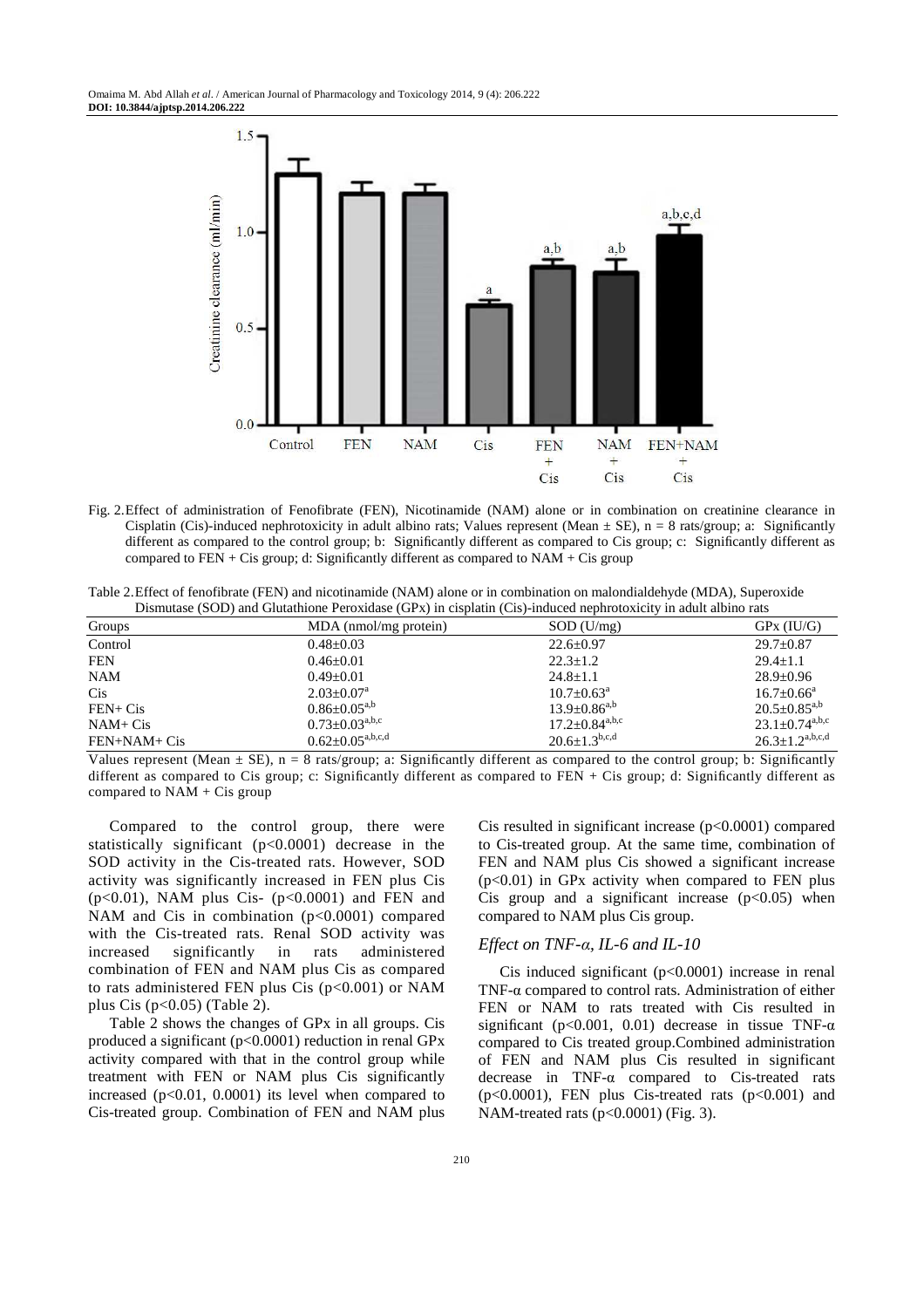Cis significantly (p<0.0001) increased renal IL-6 compared to control group. A significant decrease in IL-6 level was observed in the rats treated with FEN plus Cis ( $p<0.001$ ) and NAM plus Cis ( $p<0.05$ ) and combined FEN and NAM plus Cis  $(p<0.0001)$  compared with the Cis group. Combined administration of FEN and NAM plus Cis resulted in significant decrease in IL-6 when compared to FEN plus Cis  $(p<0.0001)$  or NAM plus Cistreated group  $(p<0.0001)$  (Fig. 4).

Conversely, Cis significantly (p<0.0001) decreased renal IL-10 compared to control group. FEN or NAM alone or in combination plus Cis significantly  $(p<0.001,$ 0.05) increased its level compared to Cis group. Combined administration of FEN and NAM plus Cis resulted in significant increase in IL-10 when compared to FEN plus Cis (p<0.0001) or NAM plus Cis- treated group ( $p < 0.001$ ) (Fig. 5).

## *Histopathological Results*

Kidneys of control rats showed normal architecture of renal tissue, being composed of a number of glomeruli embedded among a great number of proximal and distal convoluted tubules. Proximal convoluted tubules are lined by pyramidal cells with narrow lumen and distal convoluted tubules are lined with cubical cells with narrow lumen (Fig. 6). No lesions were observed in the sections of FEN- and NAM-treated rats. The histological appearance of these groups was similar to that of the control group (are not shown). By contrast, Cis-treated rats showed a pattern of extensive acute tubular necrosis, which included widespread degeneration of the tubular architecture, tubular dilatation, vacuolar degeneration, detachment and sloughing of epithelial cells from the basement membrane, intratubular cast formation and luminal congestion with extensive loss of the brush border. Moreover, interstitial hemorrhage, inflammatory cellular infiltration and pyknotic nuclei were detected (Fig. 7 to 10). A high microscopic damage score of Cis-treated rats (3.81±0.11) was determined in the histological sections when compared to control group  $(0.11\pm0.03)$  with a significant difference (p<0.0001).

Kidney specimens from rats pretreated with FEN plus Cis revealed significant improvement of some renal tubules in the form of mild tubular dilatation with more or less normal cells and presence of interstitial hemorrhage compared with the Cis-treated group (Fig. 11). In sections of NAM plus Cis-treated rats, there was mild proximal tubular necrosis with luminal dilatation and mononuclear cellular infiltration were seen (Fig. 12). The microscopic score of FEN plus Cis and NAM plus Cis groups were found to be significantly reduced  $(2.13\pm0.08$  and  $2.43\pm0.09$ , respectively) when compared to the Cis group  $(3.81 \pm 0.11)$  (p<0.0001).

Kidney sections of the rats pretreated with combination of FEN and NAM plus Cis revealed preservation of tubular histology. The histopathological renal damage induced by Cis was minimal in animals received FEN or NAM treatment alone or with combination (Fig. 13).

In FEN and NAM plus Cis group: The histopathological score  $(0.23 \pm 0.05)$  was significantly  $(p<0.0001)$  reduced when compared to Cis group  $(3.81 \pm 0.11)$ . This reduction was significant when compared to FEN plus Cis group (p<0.0001) and NAM+ Cis group (p<0.0001) (Fig. 14).



Fig. 3. Effect of administration of Fenofibrate (FEN), Nicotinamide (NAM) alone or in combination on renal Tumor Necrosis Factor- $\alpha$  (TNF- $\alpha$ ) in Cisplatin (Cis)-induced nephrotoxicity in adult albino rats; Values represent (Mean  $\pm$  SE), n = 8 rats/group; a: Significantly different as compared to the control group; b: Significantly different as compared to Cis group; c: Significantly different as compared to  $FEN + Cis$  group; d: Significantly different as compared to  $NAM + Cis$  group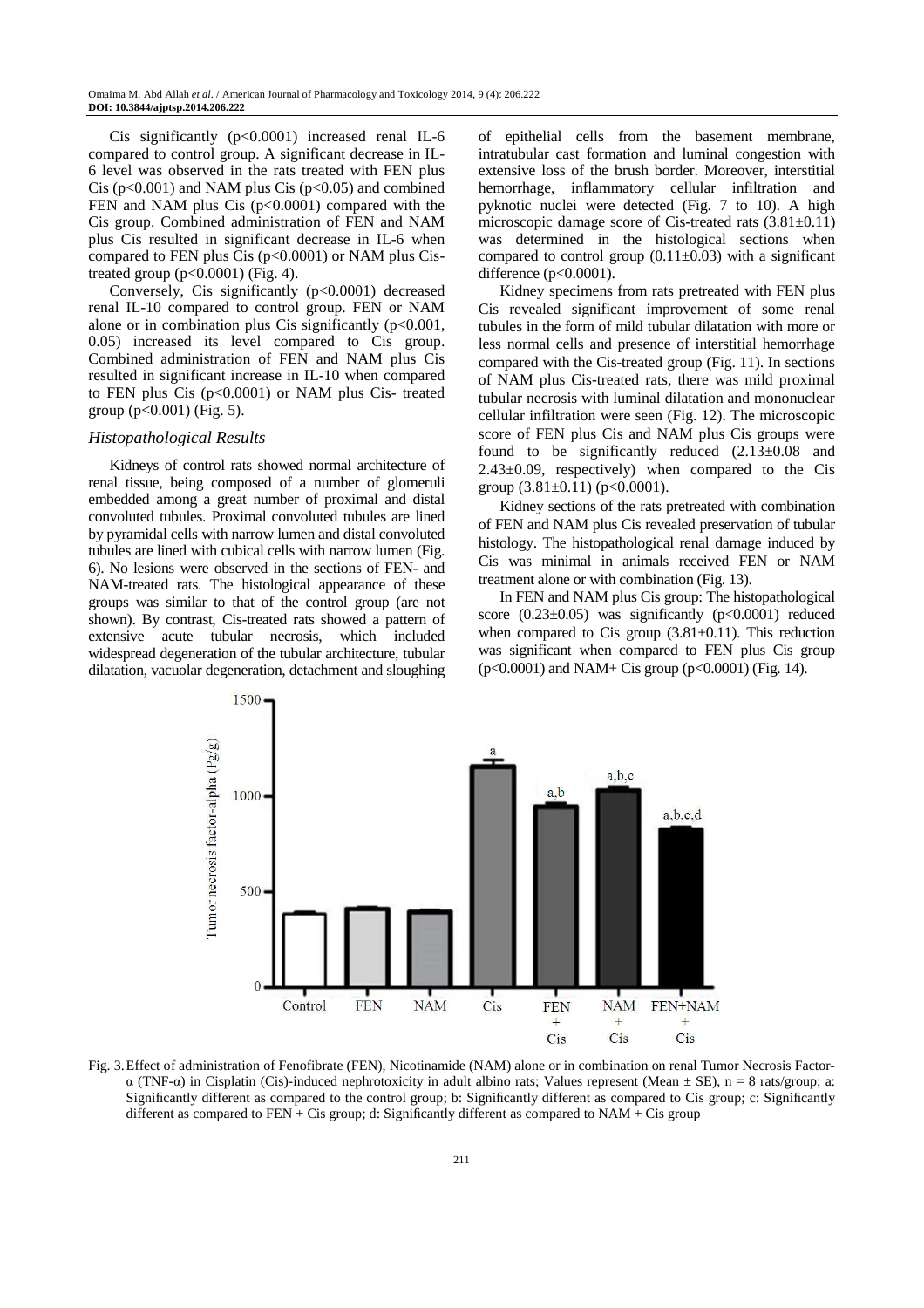

Fig. 4. Effect of administration of Fenofibrate (FEN), Nicotinamide (NAM) alone or in combination on renal Interleukin-6 (IL-6) in Cisplatin (Cis) -induced nephrotoxicity in adult albino rats; Values represent (Mean  $\pm$  SE), n = 8 rats/group; a: Significantly different as compared to the control group; b: Significantly different as compared to Cis group; c: Significantly different as compared to  $FEN + Cis$  group; d: Significantly different as compared to  $NAM + Cis$  group



Fig. 5. Effect of administration of Fenofibrate (FEN), Nicotinamide (NAM) alone or in combination on renal Interleukin-10 (IL-10) Cisplatin (Cis)- induced nephrotoxicity in adult albino rats; Values represent (Mean  $\pm$  SE), n = 8 rats/group; a: Significantly different as compared to the control group; b: Significantly different as compared to Cis group; c: Significantly different as compared to  $FEN + Cis$  group; d: Significantly different as compared to  $NAM + Cis$  group.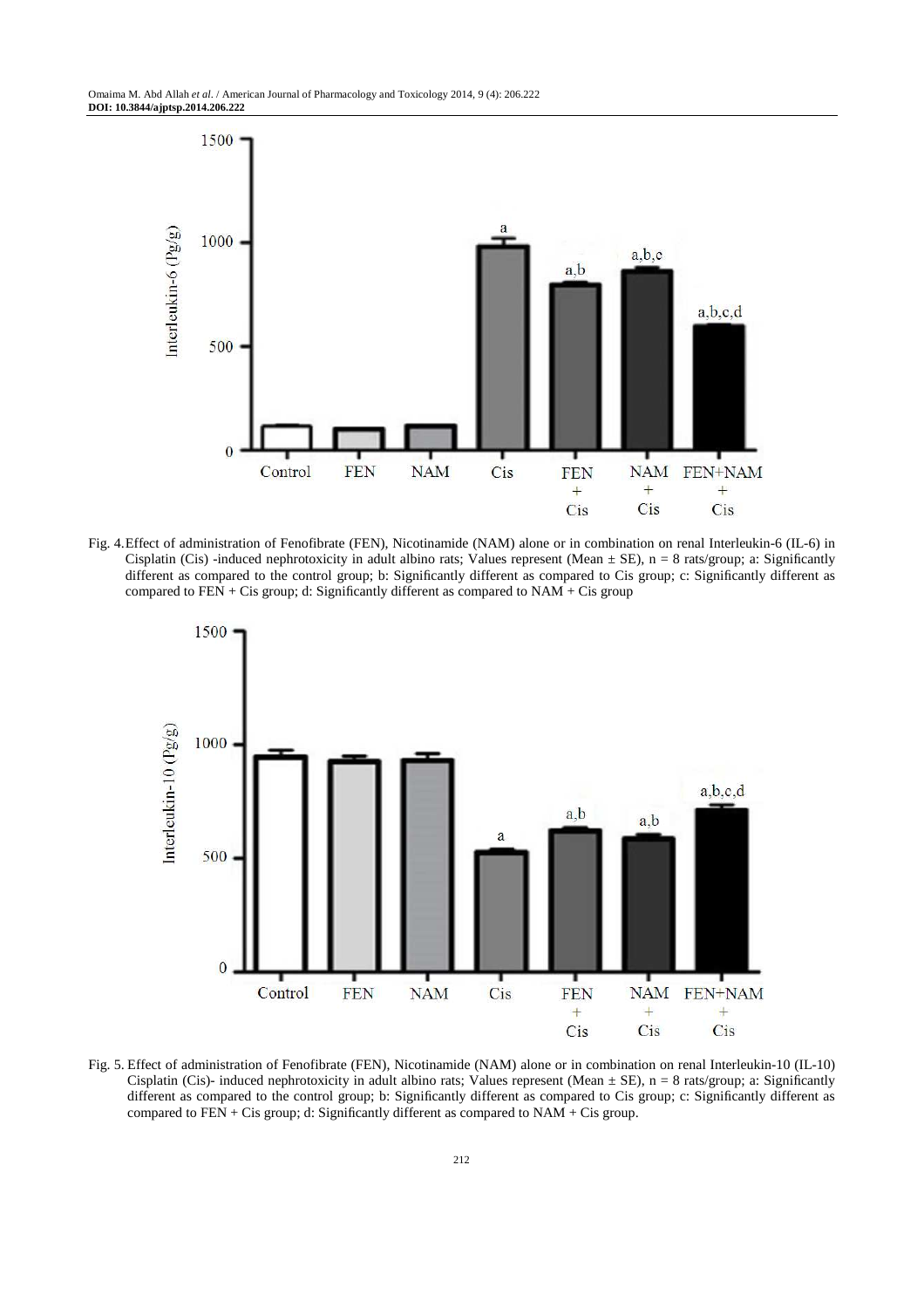

Fig. 6. A photomicrograph of kidney of control rats showing normal glomeruli, distal and proximal convoluted tubules (H and E ×400)



Fig. 7. A photomicrograph of kidney of cisplatin-treated rats showing acute tubular necrosis with intratubular Cast formation  $(C)$  (H and E  $\times$ 400)



Fig. 8. A photomicrograph of kidney of cisplatin-treated rats showing acute tubular necrosis characterized by dilatation of tubules, epithelial flattening, brush border loss and Sloughing of cells in some of them (S) and complete denudation of others with complete obstruction of the lumen (arrow) (H and  $E \times 400$ )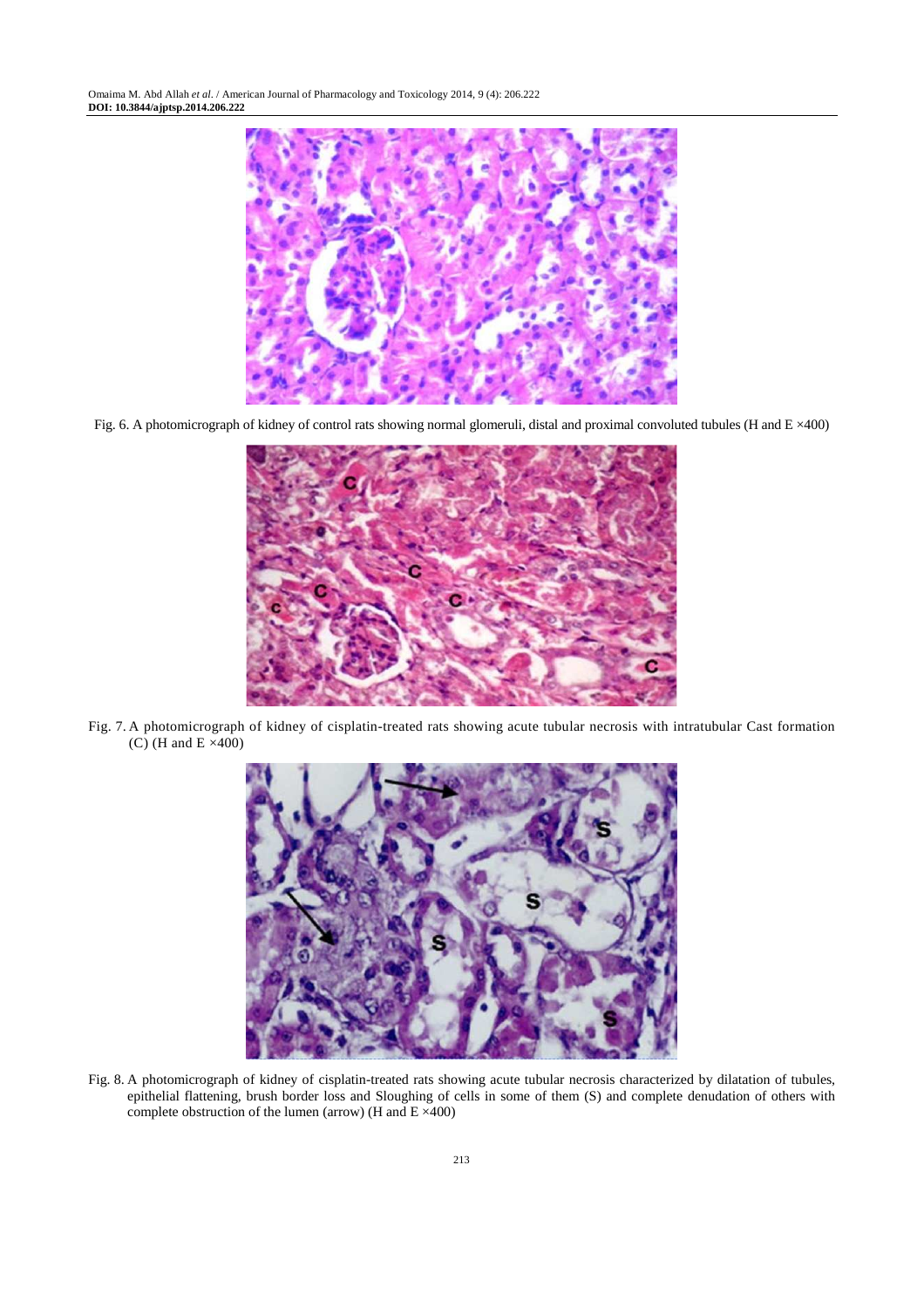

Fig. 9. A photomicrograph of kidney of cisplatin-treated rats showing acute tubular necrosis characterized by severe tubular Dilatation (D) with flattening of epithelial cells, Vacuolar degeneration (V) and Pyknotic nuclei (P). (H and E ×400)



Fig. 10. A photomicrograph of kidney of cisplatin-treated rats showing acute tubular necrosis, interstitial Hemorrhage (Hg) and inflammatory cellular infiltration (ii) (H and E  $\times$ 400)



Fig. 11. A photomicrograph of kidney of fenofibrate plus cisplatin-treated rats showing mild Dilatation of some tubules (D) and slight interstitial Hemorrhage (Hg) (H and E ×400)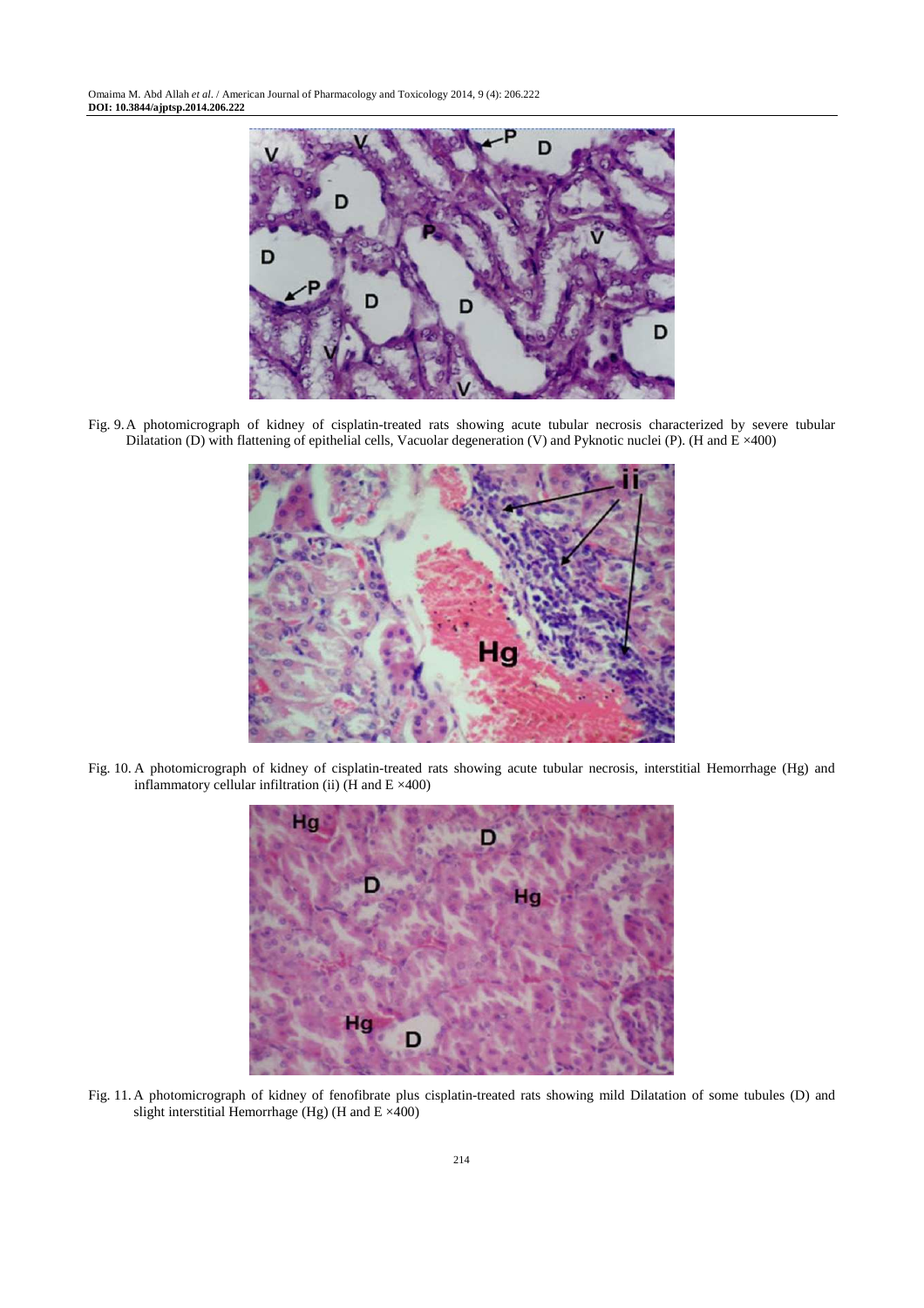

Fig. 12. A photomicrograph of kidney of nicotinamide plus cisplatin-treated rats showing moderate tubular Dilatation (D). Lining epithelium of some tubules were Vacuolated (V) and others are normal (H and E  $\times$ 400)



Fig. 13. A photomicrograph of kidney of fenofibrate and nicotinamide plus cisplatin-treated rats showing marked improvement of histological appearance with almost normal histological structure (H and E  $\times$ 400)



Fig. 14. Renal tubular damage score in control, Fenofibrate (FEN), Nicotinamide (NAM), Cisplatin (Cis), FEN plus Cis, NAM plus Cis-, combined FEN and NAM plus Cis-treated rats; Values represent (Mean  $\pm$  SE), n = 8 rats/group; a: Significant when compared to the control group; b: Significant when compared to Cis group; c: Significant when compared to FEN + Cis group; d: Significant when compared to NAM + Cis group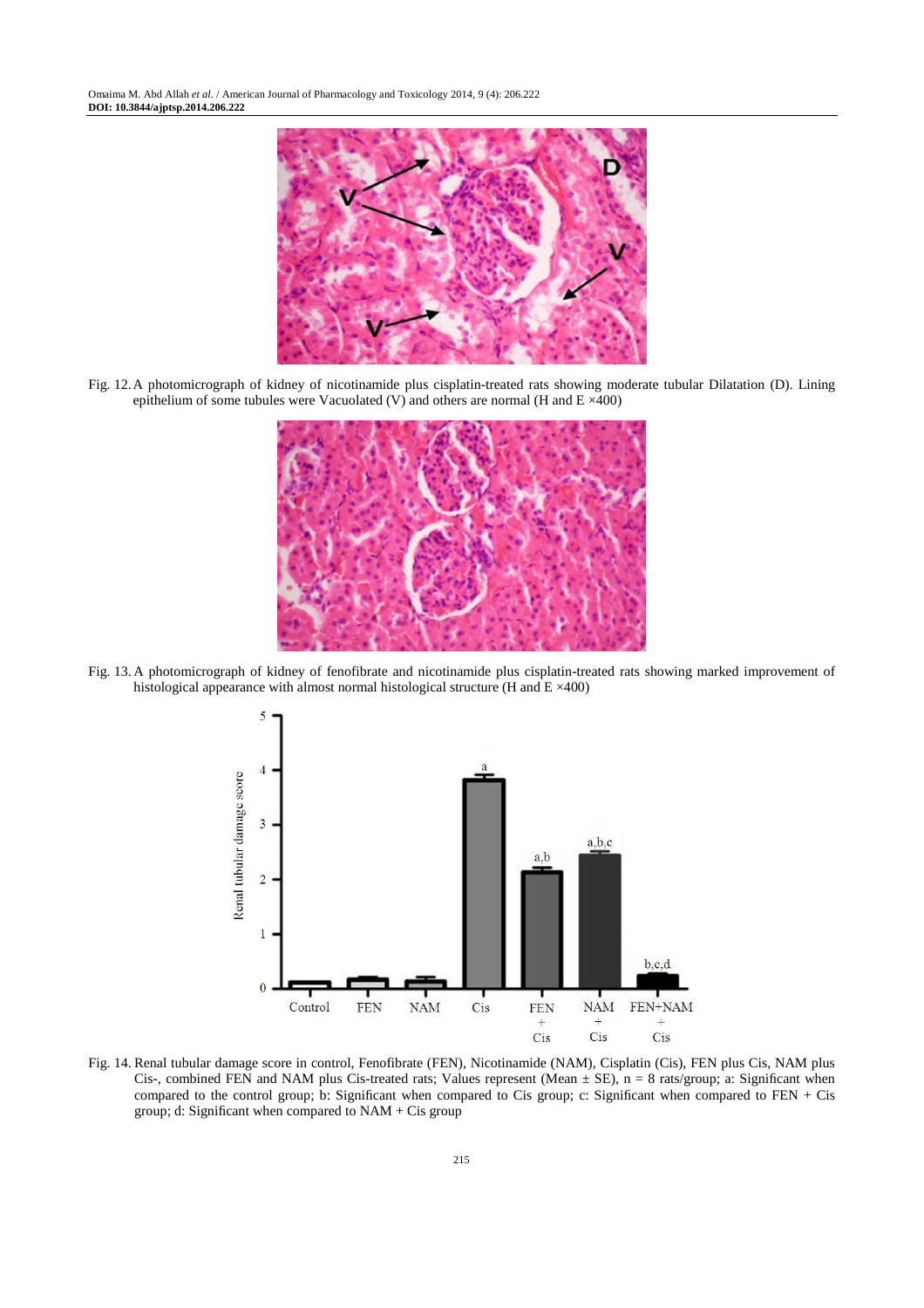# **Discussion**

In the present study, we have evaluated the prophylactic effects of FEN, NAM and their combination on oxidative stress and inflammatory cytokines associated with Cis-induced renal damage and consequent kidney dysfunction in rats. Induction of nephrotoxicity by Cis is a rapid process involving reaction with proteins in the renal tubules (Howe-Grant and Lippard, 1980). Because this renal damage occurs in the first hour after administration, it is important that the protective agent is present at sufficient concentrations in renal tissue before the damage occurs (Elferink *et al*., 1986). This is the rationale behind the prophylactic treatment.

The results of the current study revealed that treatment of rats either with FEN or NAM before Cis administration attenuated Cis-induced increased oxidative stress and inflammation in the kidney of rats, associated with improvement of compromised renal function and histopathological changes. However, the combination of FEN and NAM was found to be more effective in protection against Cis-induced nephrotoxicity than each drug alone.

This study showed that single injection of Cis in rats resulted in deterioration of renal function as evidenced by significant elevation in serum urea, Cr, urinary NAG, urinary protein and significant decrease in Crcl with increase in urine output. These results are consistent with the previous studies on Cis-induced nephrotoxicity in experimental animals (Sinha *et al*., 2013; Kimoto *et al*., 2013). It has been reported that Cis administration causes a decrease in renal blood flow by renal vasoconstriction as well as ischemic damage in the proximal tubules and distorts its ability to reabsorb water and cause polyuria, which can also lead to polydipsia (Wong *et al*., 1993). Recent studies reported that Cis administration leads to increase urine output (Ali *et al*., 2008; Abdelrahman *et al*., 2010). The pathological findings i.e., the tubular necrosis in kidney of Cis treated animals are giving further evidence to the renal damage caused by Cis.

Several studies have demonstrated the important role of oxidative stress (Davis *et al*., 2001), inflammation (Faubel *et al*., 2007) and cytokine activity (Ramesh and Reeves, 2002; Zhang *et al*., 2007) in the pathogenesis of Cis-induced nephrotoxicity. It has been suggested that Cis-induced oxidative stress via its binding to the renal base transport system resulted in peroxidation of membrane lipids and subsequently generation of Reactive Oxygen Species (ROS) (Baek *et al*., 2003). Mukhopadhyay *et al*. (2011) reported that Cis triggers oxidative stress in the mitochondria of kidney proximal tubular and endothelial cells, which is followed by ROS generation, deterioration of mitochondrial structure and function, an intense inflammatory response, cell death,

kidney dysfunction and nephropathy. Inflammation may further amplify oxidative/nitrative stress and these interrelated processes eventually culminate in more concerted renal tubular and endothelial cell death.

Concerning oxidative stress, our results showed that administration of Cis resulted in a marked decrease in activity of antioxidative enzymes: SOD and GPx with concomitant significant increase in MDA level in renal tissue homogenate. This finding is in agreement with previous reports demonstrating that Cis induces oxidative stress in renal tissue as evidenced by increasing MDA level and decreasing SOD and GPx activities (Lee *et al*., 2013a; Pandir and Kara, 2013). Both FEN and NAM reduced oxidative stress caused by Cis in renal tissue. However, their combination was found to be more effective than each drug alone.

FEN, a PPAR- $\alpha$  activator, is a drug of the fibrate class, used to treat dyslipidemia. PPAR-α plays an important role in the physiological and pathological responses involving oxidative stress and antioxidant enzymes (Schrader and Fahimi, 2006). PPAR- activation, using pharmacological ligands has been shown to reduce Ischemia/Reperfusion (I/R) injury in the liver and kidney in experimental models (Sivarajah *et al*., 2002; Xu *et al*., 2008). Studies suggest that similar to ischemiareperfusion, Cis injury can cause endothelial cell dysfunction and neutrophil infiltration, which then leads to the release of cytokines/chemokines (Bonventre, 2004; Friedewald and Rabb, 2004).

In this study, FEN treatment was associated with a preservation of serum antioxidant capacity and reduction in MDA level. This suggests that FEN acts also through anti-oxidant pathways. This result is supported by the finding of Hou *et al*. (2010) who concluded that FEN treatment markedly reduced oxidative stress accompanied by reduced activity of renal NAD (P) H oxidase and increased activity of SOD in the kidney of spontaneously hypertensive rats, consequently, it can protect against hypertensive renal injury by inhibiting inflammation and fibrosis via suppression of oxidative stress. In addition, Kadian *et al*. (2013) suggested a protective effect of low-dose FEN pretreatment against biochemical (raised serum Cr level, blood urea nitrogen and microalbuminuria) and histological changes (glomerular capsular wall distortion, mesangial expansion and tubular damage) of diabetic nephropathy in streptozocin-induced diabetic rats. Several studies demonstrated that oxidative stress in diabetic kidneys can be decreased by FEN (Chen and Quilley, 2008; Hiukka *et al*., 2010; Bishnoi *et al*., 2012).

NAM has been shown to have antioxidant activity. Besides inhibiting protein oxidation and lipid peroxidation, it also inhibits ROS-induced apoptosis (Cuzzocrea *et al*., 2001). The findings of many researches confirmed the antioxidant effect of NAM. A study by Ayla *et al*. (2011) revealed that pretreatment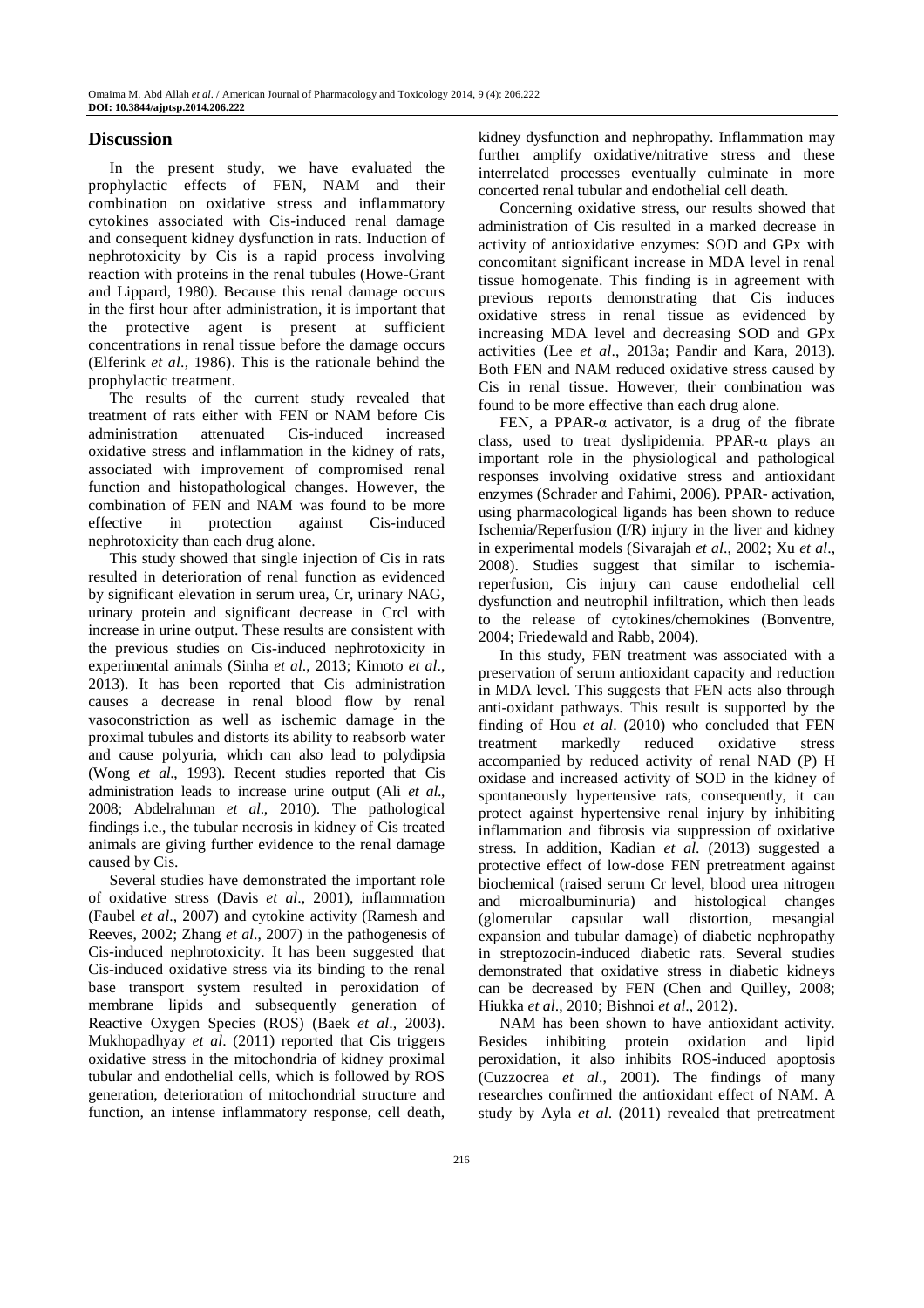with NAM protected renal tissue against doxorubicininduced nephrotoxicity via its antioxidant action as it increased the activities of glutathione, catalase, GPx and protein oxidation levels in renal tissue. Also, NAM prevented the histopathological changes occurred due to doxorubicin toxicity in rat kidney. Piro *et al*. (2002) and recently Lee *et al*. (2013b) concluded that NAM was able to diminish beta cell apoptosis and suggested that protective effect of NAM on beta cell glucolipotoxicity is attributed to its antioxidant activity.

Previous studies have shown increased tissue content of inflammatory mediators together with inflammatory cell infiltration, suggesting that inflammation plays an important role in Cis-induced renal injury (Faubel *et al*., 2007; Lu *et al*., 2008). Cis induced marked up-regulation of TNF-α and IL-1β mRNA in the kidney (Ramesh and Reeves, 2002; Zhang *et al*., 2007). Zhang *et al*. (2007) demonstrated that local production of TNF-α by renal parenchymal cells likely promotes the elaboration of chemokines and an influx of inflammatory cells resulting in functional and structural damage.

Although the precise inflammatory mechanisms are unknown, marked attenuation of Cis-induced renal damage by inhibition of TNF- $\alpha$  indicates that it has a central role in mediating Cis induced inflammatory renal injury (Ramesh and Reeves, 2003). TNF-α reduces renal blood flow and glomerular filtration rate by acting as a vasoconstrictor and can cause natriuresis by inhibiting renal epithelial sodium channel activity (Shahid *et al*., 2010; Majid, 2011).

The results of the present study also showed that Cis enhance tissue inflammation with increase in various inflammatory mediators. We observed that the levels of TNF-α and IL-6 are markedly increased in Cistreated kidneys. In contrast to proinflammatory mediators, the IL-10 level decreased markedly in renal tissues of Cis-treated rats. IL-10 is a well-known antiinflammatory cytokine that has been known to suppress proinflammatory cytokines and chemokines (Rossato *et al*., 2012), so these findings suggested that decreased endogenous IL-10 release might contribute to enhanced inflammation and subsequent tissue injury by Cis. Pretreatment of rats with either FEN or NAM significantly improved endogenous IL-10 release with simultaneous suppression of  $TNF-\alpha$  and IL-6 in renal tissues. However, their combination was found to be more effective than each drug alone in restoring the balance between proinflammatory and anti-inflammatory cytokines.

FEN has potent anti-inflammatory effect via activation of PPAR-α in animal experiments and clinical studies (Duez *et al*., 2002; Okopien *et al*., 2006). The findings of this study are in line with those of previous experimental studies, Li *et al*. (2005) demonstrated that pretreatment with PPAR-α ligand WY, a fibrate class of PPAR-α ligand, afforded protection from Cis nephrotoxicity and significantly inhibited Cis-induced increased expression of many cytokines including TNF-α and IL-6. Furthermore, Nagothu *et al*. (2005) reported that bezafibrate treatment inhibits Cis mediated tubular injury by preventing the activation of various cellular mechanisms that lead to proximal tubule cell death. These findings support previous observations by Li *et al*. (2004) who suggested that the use of fibrates represents a novel strategy to ameliorate Cisinduced acute renal failure by preventing proximal tubule cell apoptosis and necrosis.

In addition, observations of decreased leucocytes adherence to mesangial cells imply anti-inflammatory effects of FEN on kidney (Li *et al*., 2010). In this context, increased expression of inflammatory mediators in diabetic kidneys was inhibited by FEN *in vivo* (Chen *et al*., 2008). Gelosa *et al*. (2010) found that FEN delayed the onset of proteinuria and prevented morphological renal alterations in salt-loaded spontaneously hypertensive stroke-prone rats, an animal model that develops a complex pathology characterized by systemic inflammation, hypertension and proteinuria and leads to end-organ injury, FEN treatment decreased the renal expression of IL-1β, Transforming Growth Factor-beta (TGF-ß) and Monocyte Chemoattractant Protein-1(MCP-1). It also prevented the plasma and urine accumulation of acutephase and oxidized proteins, suggesting that the protection induced by FEN was at least partially caused by its anti-inflammatory and antioxidative properties.

Similar findings have been described in clinical trials in which FEN-treated patients with atherosclerosis and cardiovascular diseases had reduced plasma levels of cytokines, C-reactive protein and fibrinogen (Krysiak *et al*., 2011; Min *et al*., 2012). FEN has also been proven to reduce plasma levels of TNFα, among other inflammatory markers in human metabolicsyndrome studies (Rosenson *et al*., 2009). On the other hand, NAM can regulate cellular inflammation. NAM blocks pro-inflammatory cytokines, such as IL-1ß, IL-6, IL-8 and TNF-α (Reddy *et al*., 2001; Ungerstedt *et al*., 2003) as well as TGF  $β2$ , IL-1  $β$ , TNF-α and macrophage chemotactic protein-1 in hepatic cells (Traister *et al*., 2005). Moreover, Shi *et al*. (2012) found that NAM induced a significant reduction in the plasma levels of pro-inflammatory cytokines TNF-α, interferon-γ and IL-6 and suggested that NAM possesses protective effects on acetaminophen-induced liver injury, which may involve the anti-inflammatory action.

Furthermore, NAM modulates TNF-α in vascular cells (Fukuzawa *et al*., 1997). NAM also may control inflammatory mechanisms that lead to arthritis, such as the inhibition of collagen II expression (Kroger *et al*., 1999) as well as contact hypersensitivity reactions (Bryniarski *et al*., 2008). A recent study by Monfrecola *et al*. (2013) reported that NAM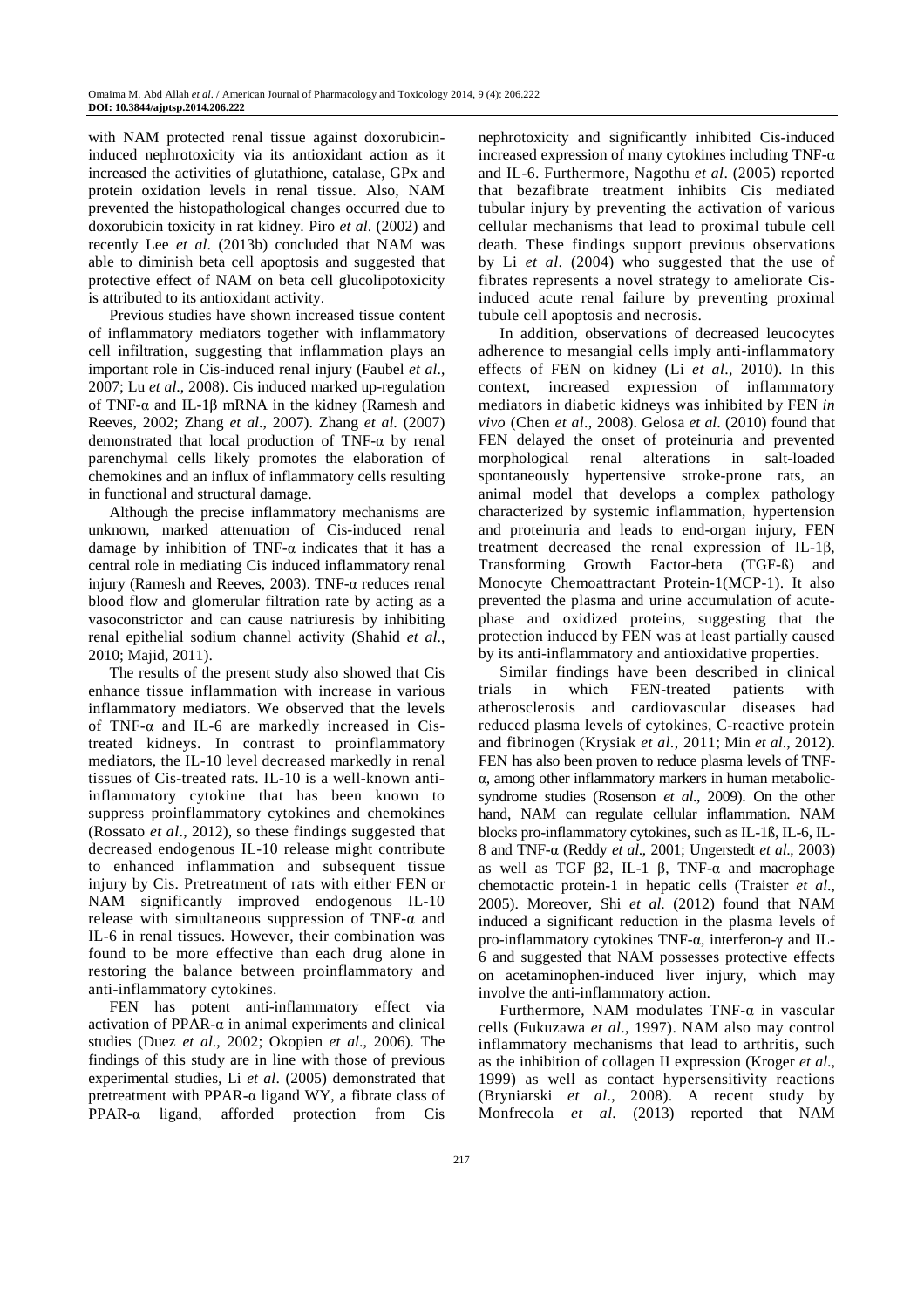significantly downregulated IL-6, MCP-1 and TNF- $\alpha$ mRNA expression in Ultraviolet (UV)-irradiated keratinocytes, so NAM can be used as a possible therapy to improve or prevent conditions induced by (UV) radiation which has profound effects on human skin, causing inflammation, cellular-tissue injury and cell death. However, the role of NAM during inflammation is not entirely clear, since some investigations that examined the ability of oral NAM administration to reduce cytokine production following endotoxin challenge in healthy volunteers did not demonstrate a significant effect upon serum cytokine levels (Soop *et al*., 2004).

# **Conclusion**

The beneficial prophylactic effects of FEN and NAM against Cis-induced nephrotoxicity observed in this study were attributable to the anti-oxidant and anti-inflammatory action of each of them. Also, the extracted data justified that combined administration of FEN and NAM has more potential ameliorative effects on Cis-induced nephrotoxicity compared to their individual effect; hence the combined therapy could be more effective.

# **Acknowledgment**

The valuable help of Dr. Ghada A. Abd-Elfattah, lecturer of Pathology, Benha Faculty of Medicine in histopathological analysis is gratefully acknowledged.

# **Declaration of Interest**

The authors report no conflicts of interest.

# **Author's Contributions**

**Omaima M. Abd Allah:** *Defined the* research *theme*/*Designed methods and experiments/*Wrote the first draft of the manuscript/Critical revision of the article/Read and approved the final manuscript.

**Abeer A.I. Sharaf El-Din:** Wrote the protocol of the study/*Designed methods and experiments*/performed the statistical analysis/Critical revision of the article/Read and approved the final manuscript.

**Fouad El Debakey:** Acquisition of biochemical samples and carried out the biochemical analysis/Critical revision of the article/Read and approved the final manuscript.

# **References**

Abdelrahman, A.M., S. AL Salam, A.S. Almahruqi, I.S. AL Husseni and B.H. Ali *et al*., 2010. Nacetylcysteine improves renal hemodynamics in rats with cisplatin-induced nephrotoxicity. J. Applied Toxicol., 30: 15-21. DOI: 10.1002/jat.1465

- Ali, B.H., M. AL-Moundhri, M. Tageldin, I.S. AL Husseini and M.O. Tanira *et al*., 2008. Ontogenic aspects of cisplatin-induced nephrotoxicity in rats. Food Chem. Toxicol., 46: 3355-3359. DOI: 10.1016/j.fct.2008.07.030
- Atessahin, A., A.O. Ceribasi, A. Yuce, O. Bulmus and G. Cikim, 2006. Role of Ellagic acid against cisplatin-induced nephrotoxicity and oxidative stress of rats. Basic Clin. Pharmcol. Toxicol., 100: 121- 126. PMID: 17244261.
- Ayla, S., I. Seckin, G. Tanriverdi, M. Cengiz, M. Eser and G. Oktem *et al*., 2011. Doxorubicin Induced Nephrotoxicity: Protective Effect of Nicotinamide. Int. J. Cell Biol., 2011: 9-9. DOI: 10.1155/2011/390238
- Baek, S.M., C.H. Kwon, J.H. Kim, J.S. Woo and Y.K. Kim *et al*., 2003. Differential roles of hydrogen peroxide and hydroxyl radical in cisplatininduced cell death in renal proximal tubular epithelial cells. J. Lab. Clin. Med., 142: 178-186. DOI: 10.1016/S0022-2143(03)00111-2
- Beauchamp, C. and I. Fridovich, 1971. Superoxide dismutase: Improved assays and an assay applicable to acrylamide gels. Anal. Biochem., 44: 276-287. DOI: 10.1016/0003-2697(71)90370-8
- Bhalodia, Y., N. Sheth, J. Vaghasiya and N. Jivani, 2010. Role of FEN alone and in combination with telmisartan on renal ischemia/reperfusion injury. Ren. Fail., 32: 1088-1094.

DOI: 10.3109/0886022X.2010.504911

- Bishnoi, H.K., N. Mahadevan and P. Balakumar, 2012. The combined strategy with PPAR-alpha agonism and AT (1) receptor antagonism is not superior relative to their individual treatment approach in preventing the induction of nephropathy in the diabetic rat. Pharmacol Res., 66: 349-356. DOI: 10.1016/j.phrs.2012.07.001
- Bonventre, J.V., 2004. Pathophysiology of ischemic acute renal failure. Inflammation, lung-kidney cross-talk and biomarkers. Contrib Nephrol., 144: 19-30. DOI: 10.1159/000078874
- Bryniarski, K., R. Biedron, A. Jakubowski, S. Chlopicki and J. Marcinkiewicz, 2008. Antiinflammatory effect of 1-methylnicotinamide in contact hypersensitivity to oxazolone in mice; Involvement of prostacyclin. Eur. J. Pharmacol., 578: 332-338. DOI: 10.1016/j.ejphar.2007.09.011
- Camara-Lemarroy, C.R., F.J. Guzman-de la Garza, G. Alarcon-Galvan, P. Cordero-Perez and N.E. Fernandez-Garza, 2009. The effects of NMDA receptor antagonists over intestinal ischemia/reperfusion injury in rats. Eur. J. Pharmacol., 621: 78-85. DOI: 10.1016/j.ejphar.2009.08.038
- Chen, L., J. Zhang, Y. Zhang, Y. Wang and B. Wang, 2008. Improvement of inflammatory responses associated with NF-kappa B pathway in kidneys from diabetic rats. Inflamm. Res., 57: 199-204. DOI: 10.1007/s00011-006-6190-z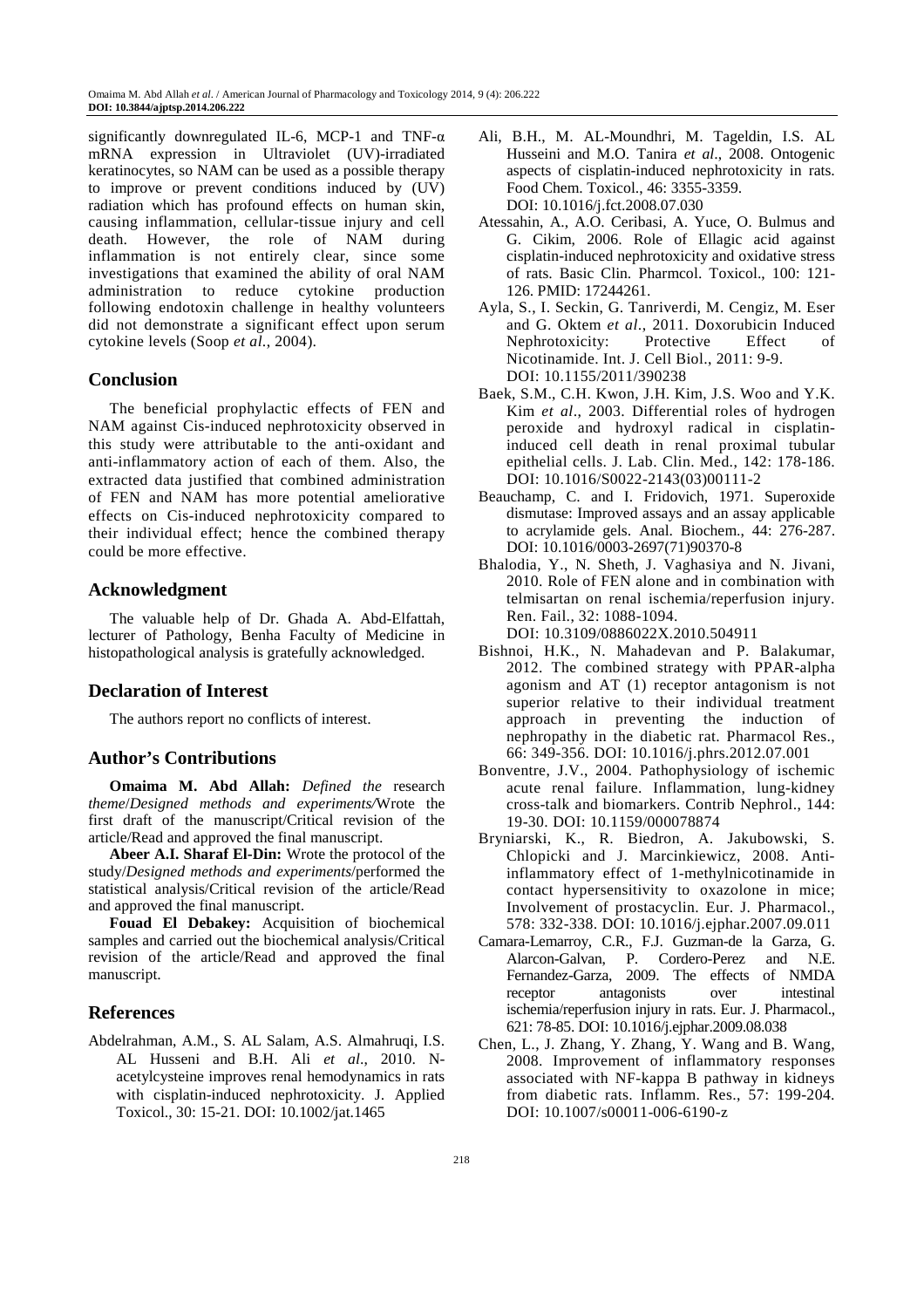- Chen, X.R., V.C. Besson, B. Palmier, Y. Garcia and C. Marchand-Leroux *et al*., 2007. Neurological recovery-promoting, anti-inflammatory and antioxidative effects afforded by FEN, a PPAR-alpha agonist, in traumatic brain injury. J. Neurotrauma, 24: 1119-1131. DOI: 10.1089/neu.2006.0216
- Chen, Y.J. and J. Quilley, 2008. FEN treatment of diabetic rats reduces nitrosative stress, renal cyclooxygenase-2 expression and enhanced renal prostaglandin release. J. Pharmacol. Exp. Ther., 324: 658-663. DOI: 10.1124/jpet.107.129197
- Cuzzocrea, S., D.P. Riley, A.P. Caputi and D. Salvemini, 2001. Antioxidant therapy: A new pharmacological approach in shock, inflammation and ischemia/reperfusion injury. Pharmacol. Rev., 53: 135-159. PMID: 11171943
- Cuzzocrea, S., R. Di Paola, E. Mazzon, T. Genovese, C. Muià and A.P. Caputi, 2004. WY 14643, a potent exogenous PPAR-a ligand, reduces intestinal injury associated with splanchnic artery occlusion shock. Shock, 22: 340-346. PMDI: 15377889
- Davis, C.A., H.S. Nick and A. Agarwal, 2001. Manganese superoxide dismutase attenuates cisplatin-induced renal injury: Importance of superoxide. J. Am. Soc. Nephrol., 12: 2683-2690. PMID: 11729237
- Daynes, R.A. and D.C. Jones, 2002. Emerging roles of PPARs in inflammation and immunity. Nat. Rev. Immunol., 2: 748-759. DOI: 10.1038/nri912
- DiPalma, J.R. and W.S. Thayer, 1991. Use of niacin as a drug. Ann. Rev. Nutr., 11: 169-187. DOI: 10.1146/annurev.nu.11.070191.001125
- Duez, H., Y.S. Chao and M. Hernandez, 2002. Reduction of atherosclerosis by the peroxisome proliferator-activated receptor alpha agonist fenofibrate in mice. J. Biol. Chem., 277: 48051-48057. DOI: 10.1074/jbc.M206966200
- Elferink, F., W.J.F. van der Vijgh, I. Klein and H.M. Pinedo, 1986. Interaction of cisplatin and carboplatin with sodium thiosulfate reaction rates and protein binding. Clin. Chem., 32: 641-645. PMID: 3513991
- Ellman, G.I., 1959. Tissue sulfhydryl groups. Arch. Biochem. Biophys., 82: 70-77. DOI: 10.1016/0003-9861(59)90090-6
- Fabiny, D.L. and G. Ertingshausen, 1971. Automated reaction rate method for determination of serum creatinine with CentrifiChem. Clin. Chem., 17: 696-700. PMID: 5562281
- Faubel, S., E.C. Lewis, L. Reznikov, D. Ljubanovic and C.L. Edelstein *et al*., 2007. Cisplatin-induced acute renal failure is associated with an increase in the cytokines interleukin (IL)-1beta, IL-18, IL-6 and neutrophil infiltration in the kidney. J. Pharmacol. Exp. Ther., 322: 8-15. DOI: 10.1124/jpet.107.119792
- Fawcett, J.K. and E. Scott, 1960. A rapid and precise method for the determination of urea. J. Clin. Pathol., 13: 156-159. DOI: 10.1136/jcp.13.2.156
- Fernandes, C.A., L. Fievez, B. Ucakar, A.M. Neyrinck and R. Vanbever *et al*., 2011. Nicotinamide enhances apoptosis of G (M)-CSF-treated neutrophils and attenuates endotoxin-induced airway inflammation in mice. Am. J. Physiol. Lung Cell Mol. Physiol., 300: 354-361. DOI: 10.1152/ajplung.00198.2010
- Flohé, L. and W.A. Gunzler, 1984. Assays of glutathione peroxidase. Methods Enzymol., 105: 114-121. DOI: 10.1016/S0076-6879(84)05015-1
- Friedewald, J.J. and H. Rabb, 2004. Inflammatory cells in ischemic acute renal failure. Kidney Int., 66: 486-491.

DOI: 10.1111/j.1523-1755.2004.761\_3.x

- Fukuzawa, M., J. Satoh, G. Muto, Y. Muto and T. Toyota *et al*., 1997. Inhibitory effect of nicotinamide on in vitro and *in vivo* production of tumor necrosis factor-alpha. Immunol. Lett., 59: 7-11. DOI: 10.1016/S0165-2478(97)00088-6
- Gelosa, P., C. Banfi, A. Gianella, M. Brioschi and L. Sironi *et al*., 2010. Peroxisome proliferatoractivated receptor {alpha} agonism prevents renal damage and the oxidative stress and inflammatory processes affecting the brains of stroke- prone rats. J. Pharmacol. Exp. Ther., 335: 324-331. DOI: 10.1124/jpet.110.171090
- Hahm, J.R., J.S. Ahn, H.S. Noh, S.M. Baek and D.R. Kim *et al*., 2010. Comparative analysis of fat and muscle proteins in fenofibratefed type II diabetic OLETF rats: The fenofibrate-dependent expression of PEBP or C11orf59 protein. BMB Rep., 43: 337-343. DOI: 10.5483/BMBRep.2010.43.5.337
- Hanigan, M.H. and P. Devarajan, 2003. Cisplatin nephrotoxicity: Molecular mechanisms. Cancer Ther., 1: 47-61. PMID: 18185852
- Hiukka, A., M. Maranghi, N. Matikainen and M.R. Taskinen, 2010. PPAR-alpha: An emerging therapeutic target in diabetic microvascular damage. Nat. Rev. Endocrinol., 6: 454-463. DOI: 10.1038/nrendo.2010.89
- Hou, X., Y.H. Shen, C. Li, F. Wang and Y. Zhang *et al*., 2010. PPAR-alpha agonist fenofibrate protects the kidney from hypertensive injury in spontaneously hypertensive rats via inhibition of oxidative stress and MAPK activity. Biochem. Biophys. Res. Commun., 9: 653-659.

DOI: 10.1016/j.bbrc.2010.03.043

Howe-Grant, M.E. and S.J. Lippard, 1980. Aqueous Platinum Chemistry. In: Metal Complexes as Anticancer Agents Sigel, H. (Ed.)., Marcel, Dekker, New York, pp: 63-125.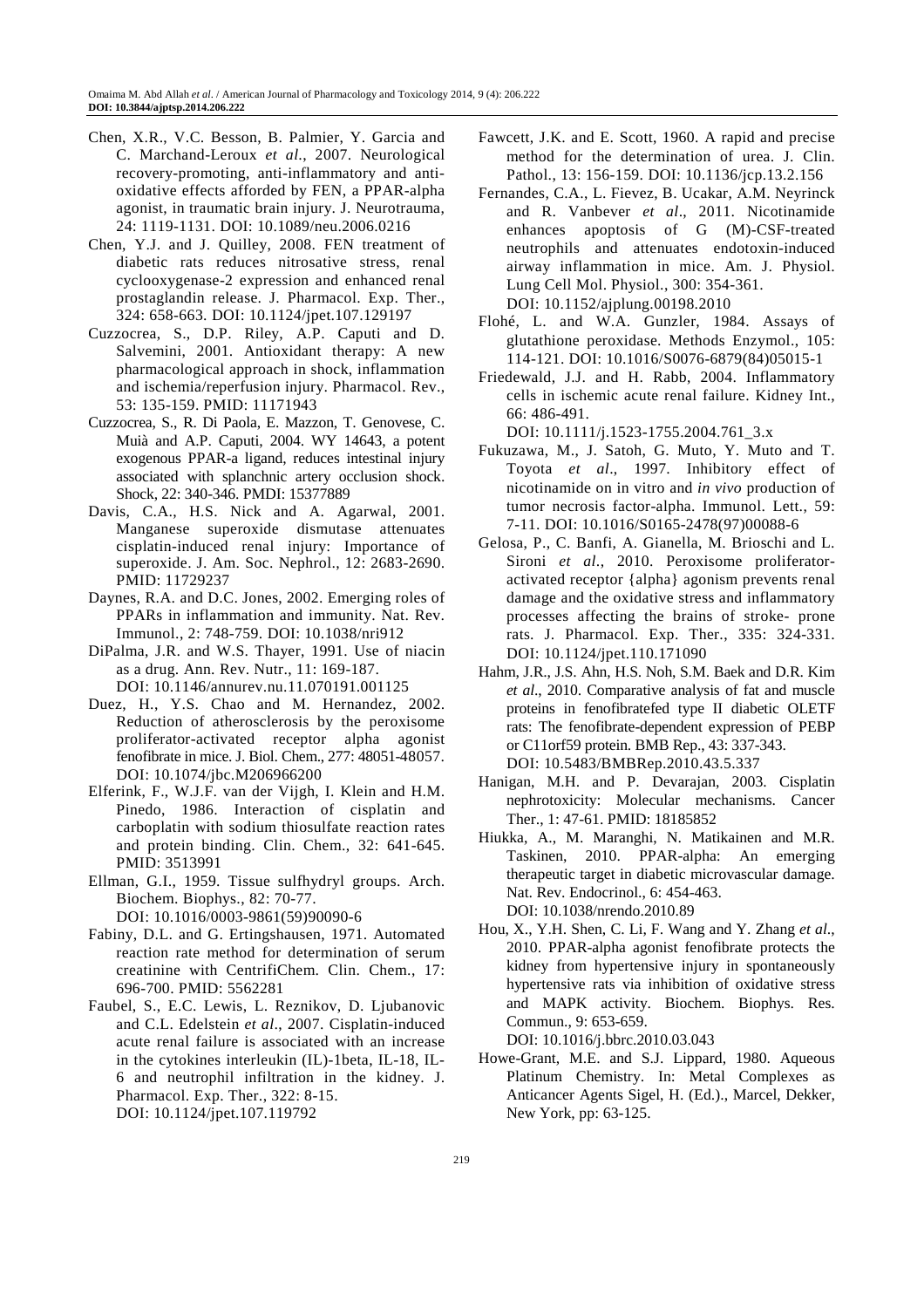- John, C.M., R. Ramasamy, G. Al Naqeeb, A.H. Al-Nuaimi and A. Adam, 2012. Nicotinamide supplementation protects gestational diabetic rats by reducing oxidative stress and enhancing immune responses. Curr. Med. Chem., 19: 5181-5186. DOI: 10.2174/092986712803530449
- Kadian, S., N. Mahadevan and P. Balakumar, 2013. Differential effects of low dose fenofibrate treatment in diabetic rats with early onset nephropathy and established nephropathy. Eur. J. Pharmacol., 698: 388-396. DOI: 10.1016/j.ejphar.2012.10.012
- Kimoto, Y., M. Nishinohara, A. Sugiyama, A. Haruna and T. Takeuchi, 2013. Protective effect of lactoferrin on cisplatin-induced nephrotoxicity in rats. J. Vet. Med. Sci., 75: 159-164. DOI: 10.1292/jvms.12-0154
- Kintzel, P.E., 2001. Anticancer drug-indued kidney disorders. Inidence, prevention and management. Drug Safety, 24: 19-38. DOI: 10.2165/00002018-200124010-00003
- Klaidman, L., M. Morales, S. Kem, J. Yang and J.D. Adams *et al*., 2003. Nicotinamide offers multiple protective mechanisms in stroke as a precursor for NAD+, as a PARP inhibitor and by partial restoration of mitohondrial function. Phamacol., 69: 150-157. PMDI: 14512702
- Klaidman, L., S. Mukherjee, T. Hutchin and J. Adams, 1996. Nicotinamide as a precursor for NAD+ prevents apoptosis in the mouse brain induced by tertiary butyl-hydroperoxide. Neurosci. Lett., 206: 5-8. DOI: 10.1016/0304-3940(96)12446-0
- Kroger, H., A. Hauschild, M. Ohde, K. Bache and W. Ehrlich *et al*., 1999. Enhancing the inhibitory effect of nicotinamide upon collagen II induced arthritis in mice using N-acetylcysteine. Inflammation, 23: 111-115. DOI: 10.1023/A:1020284810976
- Krysiak, R., A. Gdula-Dymek and B. Okopien, 2011. Effect of simvastatin and fenofibrate on cytokine release and systemic inflammation in type 2 diabetes mellitus with mixed dyslipidemia. Am. J. Cardiol., 1: 1010-1018.

DOI: 10.1016/j.amjcard.2010.11.023

- Launay-Vacher, V., J.B. Rey, C. Isnard-Bagins, G. Deray and M. Daouphars, 2008. Prevention of Cisplatin nephrotoxicity: State of the art and recommendations from the European society of Clinical Pharmacy Special Interest Group on Cancer Care. Cancer Chemother Pharmacol., 61: 903-909. DOI: 10.1007/s00280-008-0711-0
- Lee, H.S., B.K. Kim, Y. Nam, U.D. Sohn and J.H. Jeong *et al*., 2013a. Protective role of phosphatidylcholine against cisplatin-induced renal toxicity and oxidative stress in rats. Food Chem. Toxicol., 58: 388-393. DOI: 10.1016/j.fct.2013.05.005
- Lee, S.J., S.E. Choi, I.R. Jung, K.W. Lee and Y. Kang, 2013b. Protective effect of nicotinamide on high glucose/palmitate-induced glucolipotoxicity to INS-1 beta cells is attributed to its inhibitory activity to sirtuins. Arch. Biochem. Biophys., 535: 187-196. DOI: 10.1016/j.abb.2013.03.011
- Li, L., N. Emmett, D. Mann and X. Zhao, 2010. Fenofibrate attenuates tubulointerstitial fibrosis and inflammation through suppression of nuclear factor-kappaB and transforming growth factorbeta1/Smad3 in diabetic nephropathy. Exp. Biol. Med. Maywood, 235: 383-391. DOI: 10.1258/ebm.2009.009218
- Li, S., A. Basnakian, R. Bhatt, J. Megyesi and D. Portilla, 2004. PPAR-alpha ligand ameliorates acute renal failure by reducing cisplatin-induced increased expression of renal endonuclease G. Am. J. Physiol. Renal Physiol., 287: 990-998. DOI: 10.1152/ajprenal.00206.2004
- Li, S., N. Gokden, M.D. Okusa, R. Bhatt and D. Portilla, 2005. Anti-inflammatory effect of fibrate protects from cisplatin-induced ARF. Am. J. Physiol. Renal Physiol., 289: 469-480. PMID: 15814532
- Lu, L.H., D.J. Oh, B. Dursun, Z. He and C.L. Edelstein *et al*., 2008. Increased macrophage infiltration and fractalkine expression in cisplatininduced acute renal failure in mice. J. Pharmacol. Exp. Ther., 324: 111-117. DOI: 10.1124/jpet.107.130161
- Majid, D.S., 2011. Tumor necrosis factor- $\alpha$  and kidney function: Experimental findings in mice. Adv. Exp. Med. Biol., 691: 471-480. DOI: 10.1007/978-1-4419-6612-4\_48
- Miller, R.P., R.K. Tadagavad, H.G. Rames and W.B. Reeves, 2010. Mechanisms of Cisplatin nephrotoxicity. Toxins, 2: 2490-2518. DOI: 10.3390/toxins2112490
- Min, Y.J., Y.H. Choi, C.W. Hyeon, J.H. Cho and C.J. Kim *et al*., 2012. Fenofibrate reduces C-reactive protein levels in hypertriglyceridemic patients with high risks for cardiovascular diseases. Korean Circ J., 42: 741-746. DOI: 10.4070/kcj.2012.42.11.741
- Monfrecola, G., F. Gaudiello, T. Cirillo, G. Fabbrocini and S. Lembo *et al*., 2013. Nicotinamide downregulates gene expression of interleukin-6, interleukin-10, monocyte chemoattractant protein-1 and tumour necrosis factor-α gene expression in HaCaT keratinocytes after ultraviolet B irradiation. Clin. Exp. Dermatol., 38: 185-188. DOI: 10.1111/ced.12018
- Mukherjee, S.K., L.K. Klaidman, R. Yasharel and J.D. Adams, 1997. Increased brain NAD prevents neuronal apoptosis *in vivo*. Eur. J. Pharmacol., 330: 27-34. DOI: 10.1016/S0014-2999(97)00171-4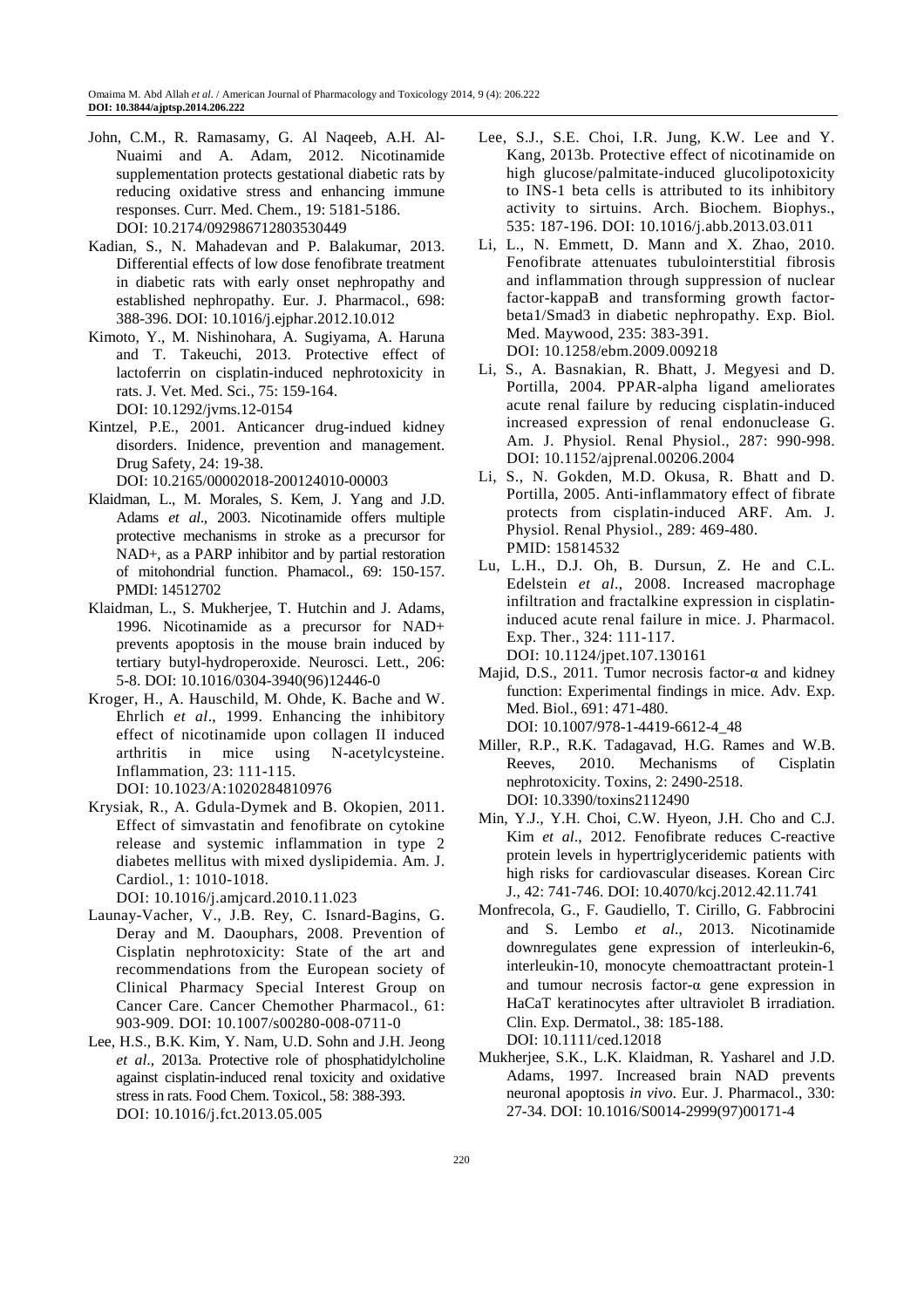- Mukhopadhyay, P., B. Horváth, Z. Zsengellér, J. Zielonka and P. Pacher *et al*., 2011. Mitochondrialtargeted antioxidants represent a promising approach for prevention of cisplatin-induced nephropathy. Free Radic. Biol. Med., 15: 497-506. DOI: 10.1016/j.freeradbiomed.2011.11.001
- Nagothu, K.K., R. Bhatt, G.P. Kaushal and D. Portilla, 2005. Fibrate prevents cisplatin-induced proximal tubule cell death. Kidney Int., 68: 2680-2693. DOI: 10.1111/j.1523-1755.2005.00739.x
- Nishi, H.H. and R.J. Elin, 1985. Three turbidimetric methods for determining total protein compared. Clin. Chem., 31: 1377-1380. PMID: 4017246
- Ogata, S., M. Takeuchi, S. Teradaira, N. Yamamoto and H. Taguchi *et al*., 2002. Radical scavenging activities of niacin-related compounds. Biosci. Biotechnol. Biochem., 66: 641-645. DOI: 10.1271/bbb.66.641
- Okopien, B., R. Krysiak and Z.S. Herman, 2006. Effects of short-term fenofibrate treatment on circulating markers of inflammation and hemostasis in patients with impaired glucose tolerance. J. Clin. Endocrinol. Metab., 91: 1770- 1778. DOI: 10.1210/jc.2005-1615
- Pabla, N., R.F. Murphy, K. Liu and Z. Dong, 2009. The copper transporter Ctr1 contributes to cisplatin uptake by renal tubular cells during cisplatin nephrotoxicity. Am. J. Physiol. Renal Physiol., 296: 505-511. DOI: 10.1152/ajprenal.90545.2008
- Pandir, D. and O. Kara, 2013. Cisplatin-induced damage and the protective effect of bilberry (Vaccinium myrtillus L): an experimental study. Turk. J. Med. Sci., 43: 951-956. DOI: 10.3906/sag-1210-82
- Piro, S., M. Anello, C. Di Pietro, M.N. Lizzio and F. Purrello *et al*., 2002. Chronic exposure to free fatty acids or high glucose induces apoptosis in rat pancreatic islets: Possible role of oxidative stress. Metabolism, 51: 1340-1347. DOI: 10.1053/meta.2002.35200
- Ramesh, G. and W.B. Reeves, 2002. TNF-α mediates chemokine and cytokine expression and renal injury in cisplatin nephrotoxicity. J. Clin. Invest., 110: 835- 842. DOI: 10.1172/JCI15606
- Ramesh, G. and W.B. Reeves, 2003. TNFR2- mediated apoptosis and necrosis in cisplatin-induced acute renal failure. Am. J. Physiol. Renal Physiol., 285: 610-618. PMID: 12865254.
- Ramesh, G. and W.B. Reeves, 2004. Salicylate reduces cisplatin nephrotoxicity by inhibition of tumor necrosis factor-alpha. Kidney Int., 65: 490-499. DOI: 10.1111/j.1523-1755.2004.00413.x
- Reddy, S., M. Young and S. Ginn, 2001. Immunoexpression of Interleukin-1β in pancreatic islets of nod mice during cyclophosphamideaccelerated diabetes: Co-localization in macrophages and endocrine cells and its attenuation with oral nicotinamide. Histochem. J., 33: 317-327. DOI: 10.1023/A:1012422821187
- Rosenson, R.S., 2009. Effect of fenofibrate on adiponectin and inflammatory biomarkers in metabolic syndrome patients. Obesity, 17: 504-509. DOI: 10.1038/oby.2008.530
- Rossato, M., G. Curtale, N. Tamassia, M. Castellucci and F. Bazzoni *et al*., 2012. IL-10-induced microRNA-187 negatively regulates TNF-a, IL-6 and IL-12p40 production in TLR4-stimulated monocytes. Proc. Nat. Acad. Sci., 109: 3101- 3110. DOI: 10.1073/pnas.1209100109
- Schrader, M. and H.D. Fahimi, 2006. Peroxisomes and oxidative stress. Biochim. Biophys. Acta., 1763: 1755-1766.

DOI: 10.1016/j.bbamcr.2006.09.006

- Shahid, M., J. Francis, K. Matrougui and D.S. Majid, 2010. Involvement of tumor necrosis factor-α in natriuretic response to systemic infusion of nitric oxide synthase inhibitor in anesthetized mice. Am. J. Physiol., 299: 217-224. DOI: 10.1152/ajprenal.00611.2009
- Shi, Y., L. Zhang, R. Jiang, W. Chen and Y. Yu *et al*., 2012. Protective effects of nicotinamide against acetaminophen-induced acute liver injury. Int. Immunopharmacol., 14: 530-537. DOI: 10.1016/j.intimp.2012.09.013
- Sinha, V., L.M. Vence and A.K. Salahudeen, 2013. Urinary tubular protein-based biomarkers in the rodent model of cisplatin nephrotoxicity: A comparative analysis of serum creatinine, renal histology and urinary KIM-1, NGAL and NAG in the initiation, maintenance and recovery phases of acute kidney injury. J. Investig. Med., 61:564- 568. DOI: 10.231/JIM.0b013e31828233a8
- Sivarajah, A., P.K. Chatterjee, Y. Hattori, P.A. Brown and C. Thiemermann *et al*., 2002. Agonists of peroxisome proliferator activated receptor-alpha (clofibrate and WY14643) reduce renal ischemia/reperfusion injury in the rat. Med. Sci. Monit., 8: 532-539. PMID: 12503032
- Soop, A., J. Albert, E. Weitzberg, A. Bengtsson and A. Sollevi *et al*., 2004. Nicotinamide does not influence cytokines or exhaled NO in human experimental endotoxaemia. Clin. Exp. Immunol., 135: 114-118. DOI: 10.1111/j.1365-2249.2004.02315.x
- Traister, A., I. Breitman, E. Bar-Lev, I. Zvibel and R. Oren *et al*., 2005. Nicotinamide induces apoptosis and reduces collagen I and pro-inflammatory cytokines expression in rat hepatic stellate cells. Scand. J. Gastroenterol., 40: 1226-1234. DOI: 10.1080/00365520510023341
- Ungerstedt, J.S., M. Blomback and T. Soderstrom, 2003. Nicotinamide is a potent inhibitor of proinflammatory cytokines. Clin. Exp. Immunol., 131: 48-52. DOI: 10.1046/j.1365-2249.2003.02031.x
- Wellwood, J.M., R.G. Price, B.G. Ellis and A.E. Thompson, 1976. A note on the practical aspects of the assay of N-Acetyl-h-glucosaminidase in human urine. Clin. Chim. Acta., 69: 85-91. DOI: 10.1016/0009-8981(76)90475-7